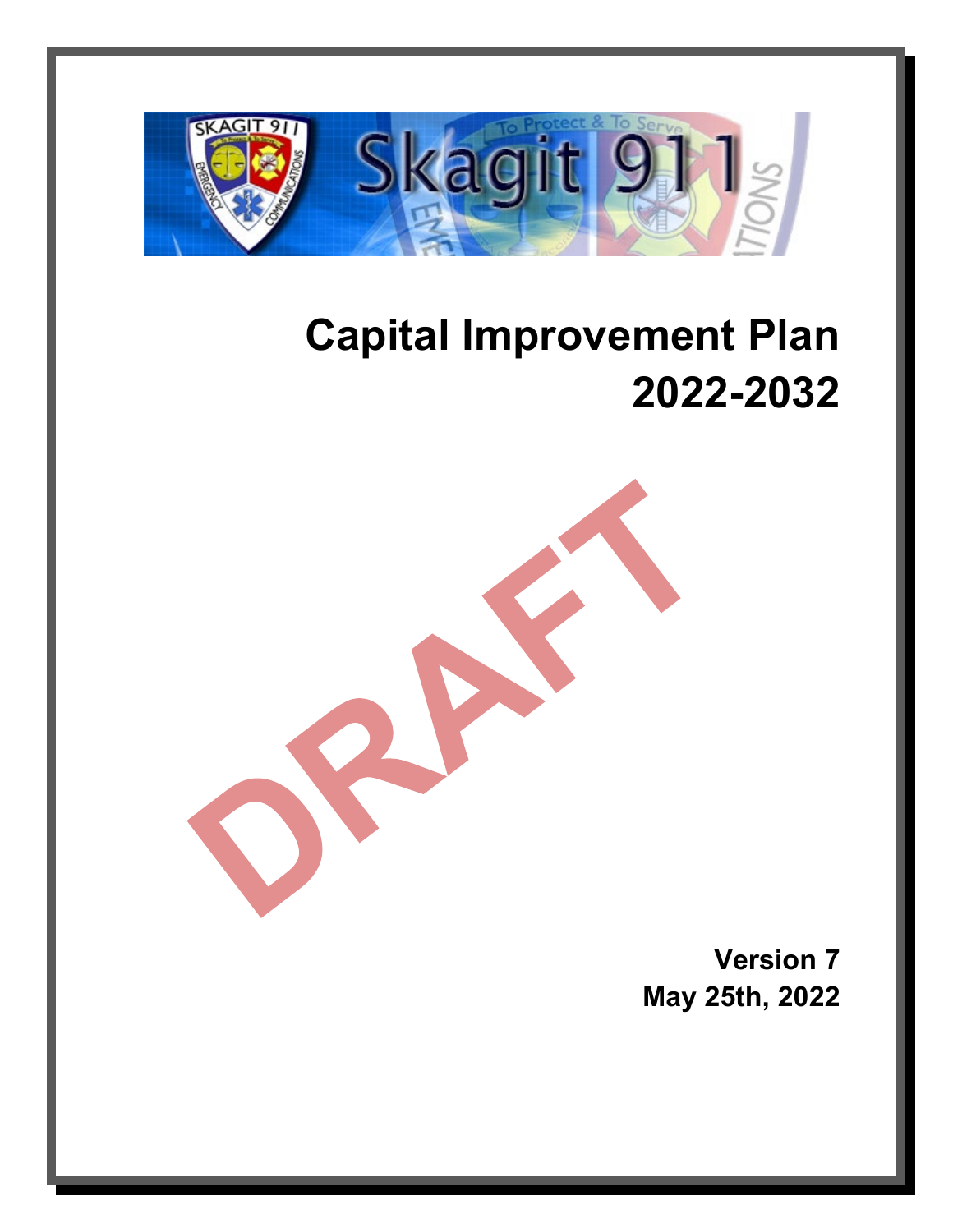# **EXECUTIVE SUMMARY**

## Purpose

Skagit 911 engages in a number of activities to assess and plan for the short- and long-term needs of our public safety community. The Capital Improvement Plan (CIP) represents our strategy to provide a comprehensive and resilient public safety emergency communications system. It is a planning document that identifies infrastructure needs, a provisional schedule, and funding options.

The CIP is updated as new information becomes available regarding priorities, funding sources and availability, and project cost estimates and schedules. It provides a means for our Technical Advisory Boards and the Board of Directors to determine capital priorities. Key criteria used for project consideration and prioritization include: our community's ability to contact 911, public safety responder needs, project and maintenance costs, and funding sources.

## Goals of the Capital Improvement Plan

The goal of the CIP is to:

- Provide a roadmap to a comprehensive and resilient public safety emergency communications system.
- Maintain and upgrade existing infrastructure to support critical public safety radio communications.
- Identify and develop capital projects to meet the highest priorities in public safety needs
- Align priorities with available funding.
- Increase communication and planning with public safety partners.

# Fiscal Impact and Planning

The CIP serves as a planning and implementation tool for the development, construction, rehabilitation, and maintenance of the Skagit 911 communications systems. Capital improvements are projects that provide tangible long-term benefits, and the CIP process includes identifying, prioritizing and developing funding for necessary projects.

The CIP is paired with the Equipment Reserve and Replacement (ER&R) plan to ensure that current technologies are maintained and replaced on the appropriate schedule, while planning for new technologies and critical needs.

The infrastructure and maintenance needs exceed available resources, which results in competing priorities for limited funds. While Skagit 911 utilizes internal funding sources strategically and partners with outside agencies to utilize grant funding where available, this remains an issue that has not been resolved.

### Summary

As evidenced by history, without cohesive and established plans, implementation of basic communications infrastructure and technology will be managed in crisis mode as technologies fail. Comprehensive planning allows for increased coordination between Skagit 911 and its public safety partners, identifies fiscal parameters and broadens transparency for the public, who rely on the services provided.

The 2022-2032 Capital Improvement Plan advances the mission to support our citizens and public safety partners by building, sustaining, and improving a comprehensive and hardened emergency communications system.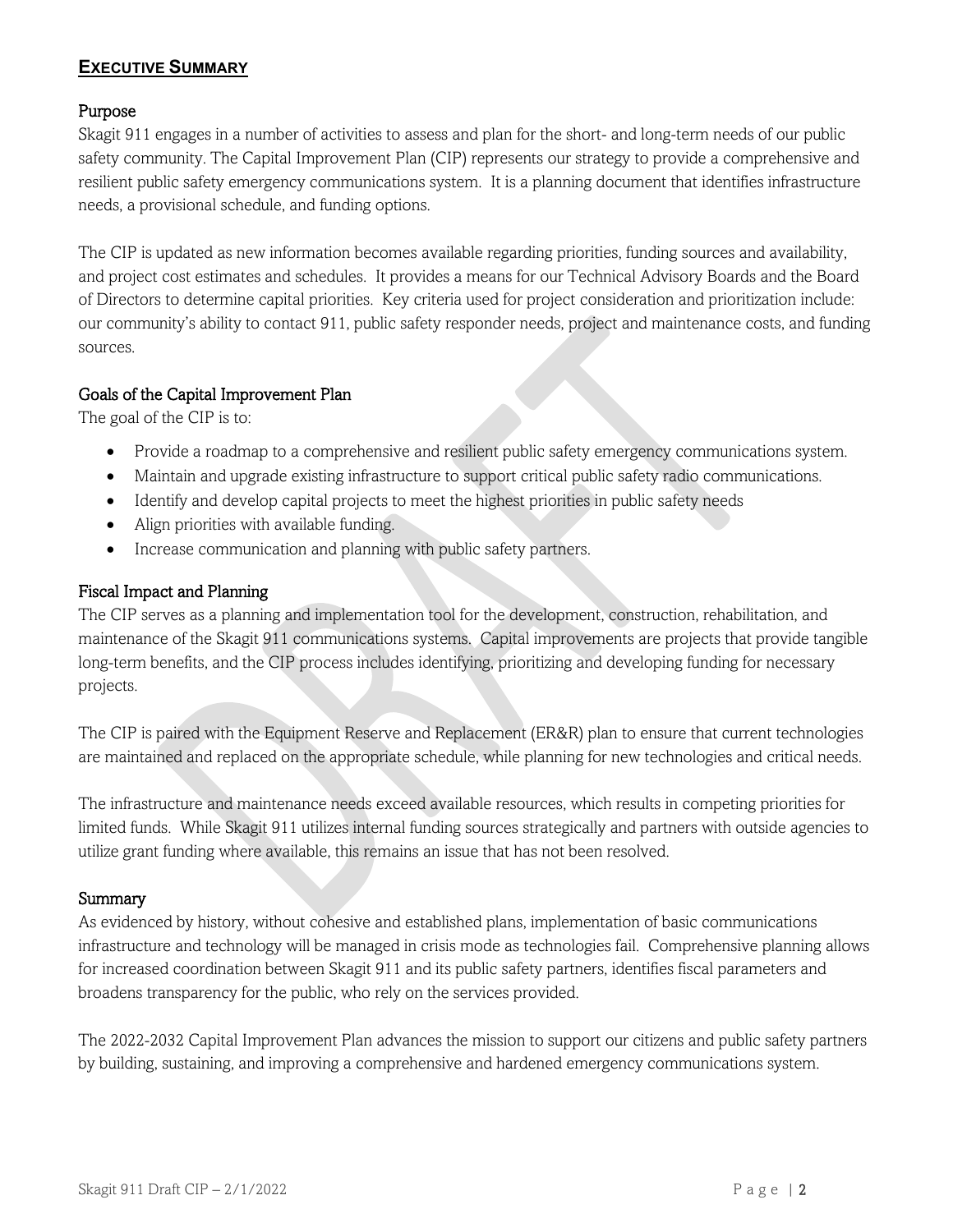# **DEFINITIONS**

CAD: Computer-aided dispatch (CAD) systems are utilized by dispatchers, call-takers, and 911 operators to prioritize and record incident calls, identify the status and location of responders in the field, and effectively dispatch responder personnel. Emergency responders in the field can receive messages initiated by CAD systems via their mobile data terminals (MDTs), radios, and cell phones. CAD systems may also interface with a geographic information system (GIS), an automatic vehicle location (AVL) system, a caller identification (ID) system, logging recorders, and various databases. A unified CAD (UCAD) system interfaces with multiple agencies and/or computer systems that serve law enforcement, fire, and EMS and provides communication across multiple agencies and jurisdictions.

Public Safety Grade: The term "Public Safety Grade" refers to equipment and systems that will remain operational during and immediately following a major natural or manmade disaster on a local, regional, and nationwide basis. Other words used in place of PSG is network hardening or network sustainability.

Redundant: Used to describe part of a system that has the same function as another part and that exists so that the entire system will not fail if the main part fails.

Backhaul Network: The physical parts of a Public Safety Radio system that connect individual radio communication sites back to the 911 center.

Geo-redundancy: Geo-redundancy means placing physical components of the system in geographically diverse locations to safeguard against loss of an entire system due to catastrophic events and natural disasters.

Mobile Radio: A mobile radio is a two-way radio located in an Emergency Response Vehicle.

Portable Radio: A portable radio is the two-way radio carried by First Responders.

Interoperable (Interop): The basic ability of different communication equipment (radios) to readily connect and exchange information between them, over the Public Safety Radio spectrum.

Interoperable Frequency: A radio frequency used by multiple agencies of different jurisdictions.

# **CAPITAL IMPROVEMENT PLAN UPDATE AND APPROVAL PROCESS**

- 1. Skagit 911 staff will review and update the Capital Improvement Plan.
- 2. The Law and Fire Technical Committees will review the proposed Capital Improvement Plan.
- 3. The Finance Committee will review the proposed Capital Improvement Plan.
- 4. The Advisory Board will assist Skagit 911 staff with prioritization of Capital Improvement Plan projects and recommendations for funding.
- 5. The Capital Improvement Plan will be presented to the Board of Directors for approval.
- 6. Funded projects will be included in the proposed budget for the following year.

#### *Footnote:*

*General definition of a CAD system provided by Homeland Security: [https://www.dhs.gov/sites/default/files/publications/CAD\\_TN\\_0911-508.pdf](https://www.dhs.gov/sites/default/files/publications/CAD_TN_0911-508.pdf)*

*More information on public safety radio communication systems: [https://psc.apcointl.org/2018/07/19/public-safety-grade-communications-radios-then-and-now/;](https://psc.apcointl.org/2018/07/19/public-safety-grade-communications-radios-then-and-now/) [https://www.npstc.org/download.jsp?tableId=37&column=217&id=3066&file=Public\\_Safety\\_Gr;](https://www.npstc.org/download.jsp?tableId=37&column=217&id=3066&file=Public_Safety_Gr)*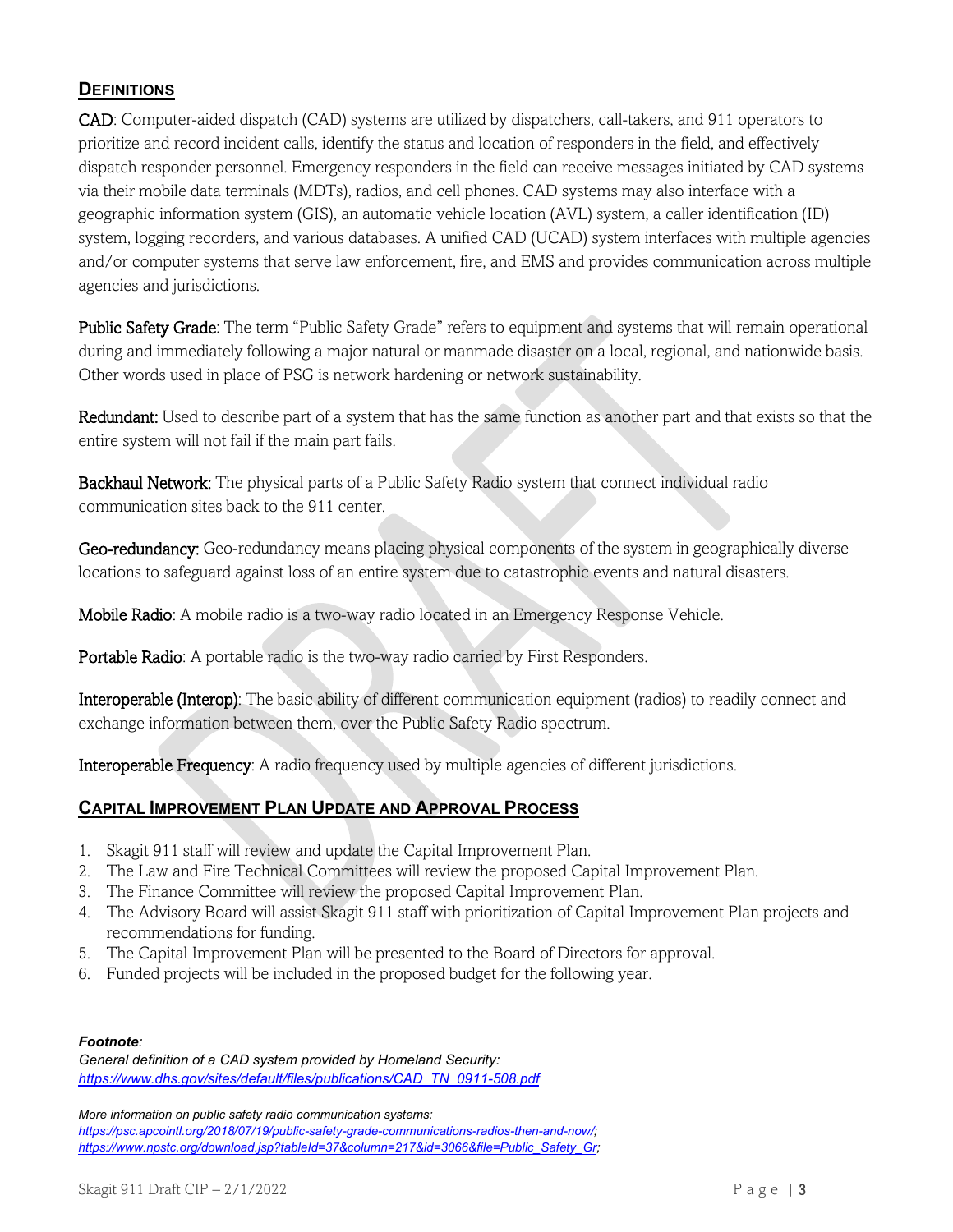# **DETAILED PROJECT INFORMATION**

| <b>Critical Technology and Services</b>     |                              |                                          |            |                                                                                                                                                                                                                                                                                                                                |                     |                                                                                                                                                                                                                                                                                                                                                                                                                                                                                                                                                                                                                                                                                                                                                                                                                                                       |
|---------------------------------------------|------------------------------|------------------------------------------|------------|--------------------------------------------------------------------------------------------------------------------------------------------------------------------------------------------------------------------------------------------------------------------------------------------------------------------------------|---------------------|-------------------------------------------------------------------------------------------------------------------------------------------------------------------------------------------------------------------------------------------------------------------------------------------------------------------------------------------------------------------------------------------------------------------------------------------------------------------------------------------------------------------------------------------------------------------------------------------------------------------------------------------------------------------------------------------------------------------------------------------------------------------------------------------------------------------------------------------------------|
| Project Title: CAD System Placeholder       |                              |                                          |            |                                                                                                                                                                                                                                                                                                                                | <b>Project Cost</b> | \$3,000,000 to \$5,000,000                                                                                                                                                                                                                                                                                                                                                                                                                                                                                                                                                                                                                                                                                                                                                                                                                            |
| Priority: FT / LT / AB / Skagit 911 / Final |                              |                                          |            |                                                                                                                                                                                                                                                                                                                                | <b>Unfunded</b>     |                                                                                                                                                                                                                                                                                                                                                                                                                                                                                                                                                                                                                                                                                                                                                                                                                                                       |
| <b>Project Description</b>                  |                              |                                          |            |                                                                                                                                                                                                                                                                                                                                |                     |                                                                                                                                                                                                                                                                                                                                                                                                                                                                                                                                                                                                                                                                                                                                                                                                                                                       |
|                                             | Skagit 911 for requests.     | space as well as office and work areas.  |            | denied by Skagit County. This includes adding units, adding modules, fixing system errors, permission changes and<br>committee for review to determine if these issues are limitations of the current system or are policy issues.<br>Should Skagit 911 take ownership of a CAD system ownership, below are some requirements: |                     | The current CAD system was purchased in September 1989 by the Skagit County Sheriff. Currently, all Fire agencies<br>within Skagit County are required to contact Skagit 911 (who is also a user of the Spillman CAD system) in order to contact<br>Skagit County (the <i>owner of the Spillman CAD system</i> ) for all requests. Requests for services within the system may be<br>password reset services). Law agencies and the EMS department within Skagit County are not required to go through<br>Law, Fire and EMS representatives are currently creating a list of system limitations to present to a combined<br>A minimum of two full time employees to manage the system and provide 24/7 support to for user agencies.<br>The current Skagit 911 building has no space for expansion. This project would require secure hardware/server |
|                                             |                              | <b>Expected Completion</b>               | <b>TBD</b> |                                                                                                                                                                                                                                                                                                                                |                     |                                                                                                                                                                                                                                                                                                                                                                                                                                                                                                                                                                                                                                                                                                                                                                                                                                                       |
|                                             |                              | <b>Total Capital Cost</b>                |            | Estimated \$3,000,000 to \$5,000,000<br>Sales Tax Revenue and User Fees                                                                                                                                                                                                                                                        |                     |                                                                                                                                                                                                                                                                                                                                                                                                                                                                                                                                                                                                                                                                                                                                                                                                                                                       |
|                                             |                              | <b>Funding Source</b>                    |            |                                                                                                                                                                                                                                                                                                                                |                     |                                                                                                                                                                                                                                                                                                                                                                                                                                                                                                                                                                                                                                                                                                                                                                                                                                                       |
|                                             | <b>New Wages</b>             |                                          | \$300,000  |                                                                                                                                                                                                                                                                                                                                |                     |                                                                                                                                                                                                                                                                                                                                                                                                                                                                                                                                                                                                                                                                                                                                                                                                                                                       |
|                                             |                              | <b>Annualized System Operating Costs</b> |            |                                                                                                                                                                                                                                                                                                                                |                     |                                                                                                                                                                                                                                                                                                                                                                                                                                                                                                                                                                                                                                                                                                                                                                                                                                                       |
|                                             |                              | Site / Tower Rent                        |            | <b>NA</b>                                                                                                                                                                                                                                                                                                                      |                     |                                                                                                                                                                                                                                                                                                                                                                                                                                                                                                                                                                                                                                                                                                                                                                                                                                                       |
|                                             |                              | Phone / Fiber                            |            | <b>NA</b>                                                                                                                                                                                                                                                                                                                      |                     |                                                                                                                                                                                                                                                                                                                                                                                                                                                                                                                                                                                                                                                                                                                                                                                                                                                       |
| Power                                       |                              |                                          | <b>NA</b>  |                                                                                                                                                                                                                                                                                                                                |                     |                                                                                                                                                                                                                                                                                                                                                                                                                                                                                                                                                                                                                                                                                                                                                                                                                                                       |
|                                             | Projected Annual Maintenance |                                          |            | <b>TBD</b>                                                                                                                                                                                                                                                                                                                     |                     |                                                                                                                                                                                                                                                                                                                                                                                                                                                                                                                                                                                                                                                                                                                                                                                                                                                       |
|                                             | <b>Expected Life Span</b>    |                                          |            |                                                                                                                                                                                                                                                                                                                                |                     |                                                                                                                                                                                                                                                                                                                                                                                                                                                                                                                                                                                                                                                                                                                                                                                                                                                       |
|                                             | Shelter / Building           |                                          | <b>NA</b>  |                                                                                                                                                                                                                                                                                                                                |                     |                                                                                                                                                                                                                                                                                                                                                                                                                                                                                                                                                                                                                                                                                                                                                                                                                                                       |
|                                             |                              | Equipment                                |            | Dependent on technology implemented                                                                                                                                                                                                                                                                                            |                     |                                                                                                                                                                                                                                                                                                                                                                                                                                                                                                                                                                                                                                                                                                                                                                                                                                                       |
|                                             |                              | Generator                                |            | <b>NA</b>                                                                                                                                                                                                                                                                                                                      |                     |                                                                                                                                                                                                                                                                                                                                                                                                                                                                                                                                                                                                                                                                                                                                                                                                                                                       |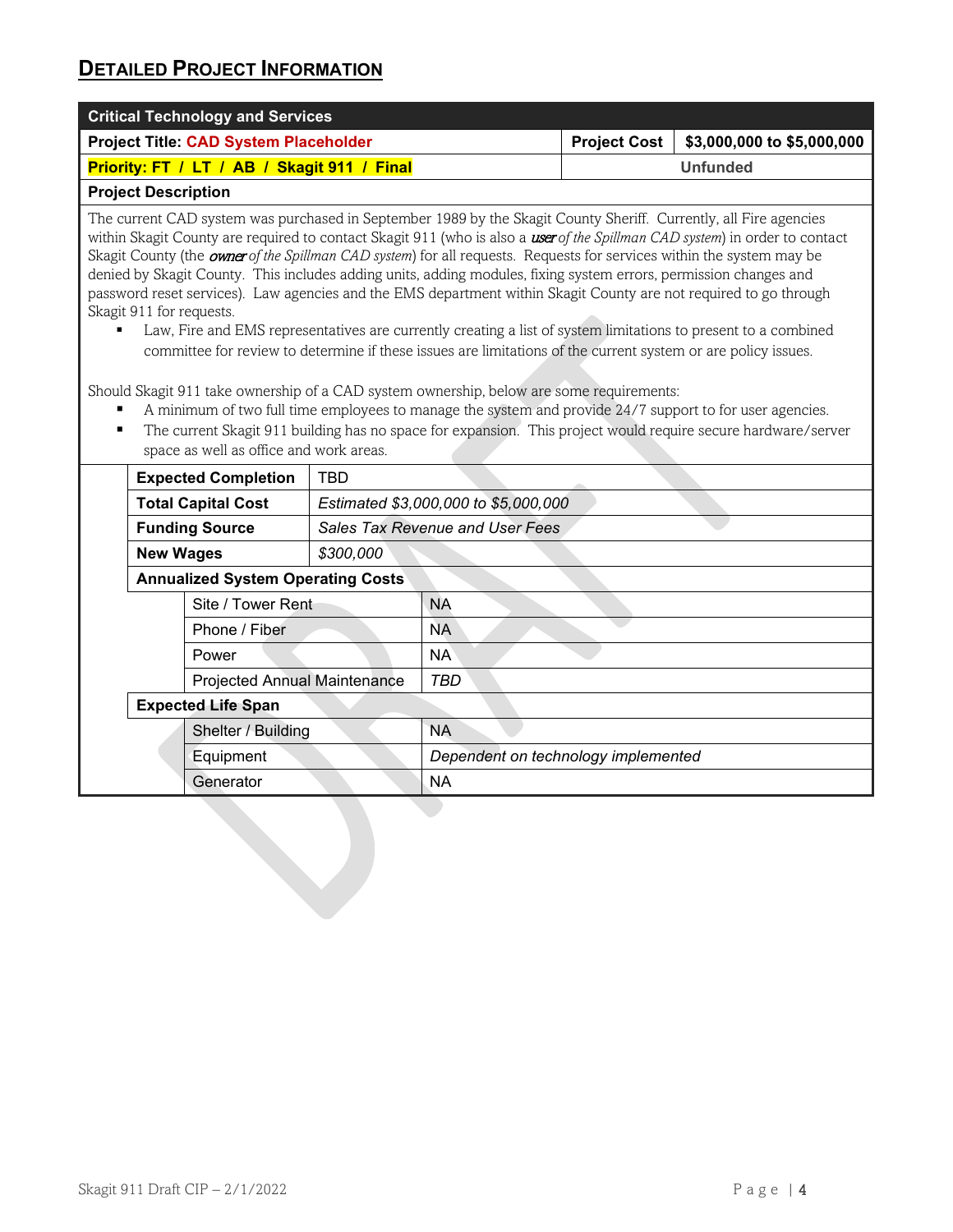| <b>Facilities</b>                           |                                             |
|---------------------------------------------|---------------------------------------------|
| <b>Project Title: New 911 Building</b>      | Project Cost   \$15,000,000 to \$20,000,000 |
| Priority: FT / LT / AB / Skagit 911 / Final | Unfunded                                    |

Skagit 911 was built in 1998 to provide services for a population of 99,389, with an original staff of thirty (30) employees. Skagit 911 shares a 9,845 square foot building with Skagit County EMS (*Emergency Medical Services*) and Skagit County DEM (*Department of Emergency Management*). When the building was constructed, it was designed for the needs of the community and public safety agencies at the time. There was no plan or consideration for growth in the final design.

Skagit County's population has since increased to 131,945 and the staffing level has grown to fifty-three (53) employees. The technology for Skagit 911 to meet the needs of the community while still meeting state and federal requirements has changed significantly. Skagit 911's dispatch space was remodeled in 2017 to allow additional consoles as call and radio volume required more dispatchers to meet community and user agency needs. The remodel was contained within the original footprint of the building by condensing the space to add additional staff and equipment. This remodel was intended to provide space for current needs with a plan to expand the building or build a new facility within three to five years.

Current space needs include:

- A larger dispatch floor space to meet space needs
- Adequate space for kitchen and break facilities
- A space for Dispatchers to rest during long shifts
- An office or workspace for the Senior Radio Technician
- Office and storage space for the IT department
	- o Two IT employees occupy a small conference room
- An office for the Human Resources Coordinator.
- A meeting or conference room
- Adequate storage for technical services supplies and spare parts.
- An adequate training facility.
	- o The current 911 Dispatcher/Call-Taker training facility is housed in an older modular building behind Skagit 911 that can support training six (6) training employees. This building also houses the Deputy Operations Manager and the Training Supervisor as there is no room in the main facility. The building has inadequate heating, cooling, fire suppression and electrical systems.

In 2019 the Washington State Legislature provided grant funding of \$500,000 to Skagit County for the design of a new facility. The new facility will be located behind the current 911 center and would be built to meet the current federal and state standards of a 911 center. The design also takes into consideration the future growth of the community and the potential of regionalization of 911 services within Washington State.

| <b>Expected Completion</b> |                           | <b>TBD</b>                               |                                        |                                     |
|----------------------------|---------------------------|------------------------------------------|----------------------------------------|-------------------------------------|
| <b>Total Capital Cost</b>  |                           |                                          | Estimated \$15,000,000 to \$20,000,000 |                                     |
|                            |                           | <b>Funding Source</b>                    |                                        | Sales Tax Revenue – Financed/Bonded |
|                            | <b>New Wages</b>          |                                          | NA.                                    |                                     |
|                            |                           | <b>Annualized System Operating Costs</b> |                                        |                                     |
|                            | Site / Tower Rent         |                                          |                                        | Unknown if any                      |
|                            | Phone / Fiber             |                                          |                                        | TBD                                 |
|                            | Power                     |                                          |                                        | TBD                                 |
|                            |                           | Projected Annual Maintenance             |                                        | Estimated \$100,000-\$200,000       |
|                            | <b>Expected Life Span</b> |                                          |                                        |                                     |
|                            | Shelter / Building        |                                          |                                        | 50 Years                            |
|                            | Equipment                 |                                          |                                        | 5-15 Years                          |
| Generator                  |                           |                                          | 20 Years                               |                                     |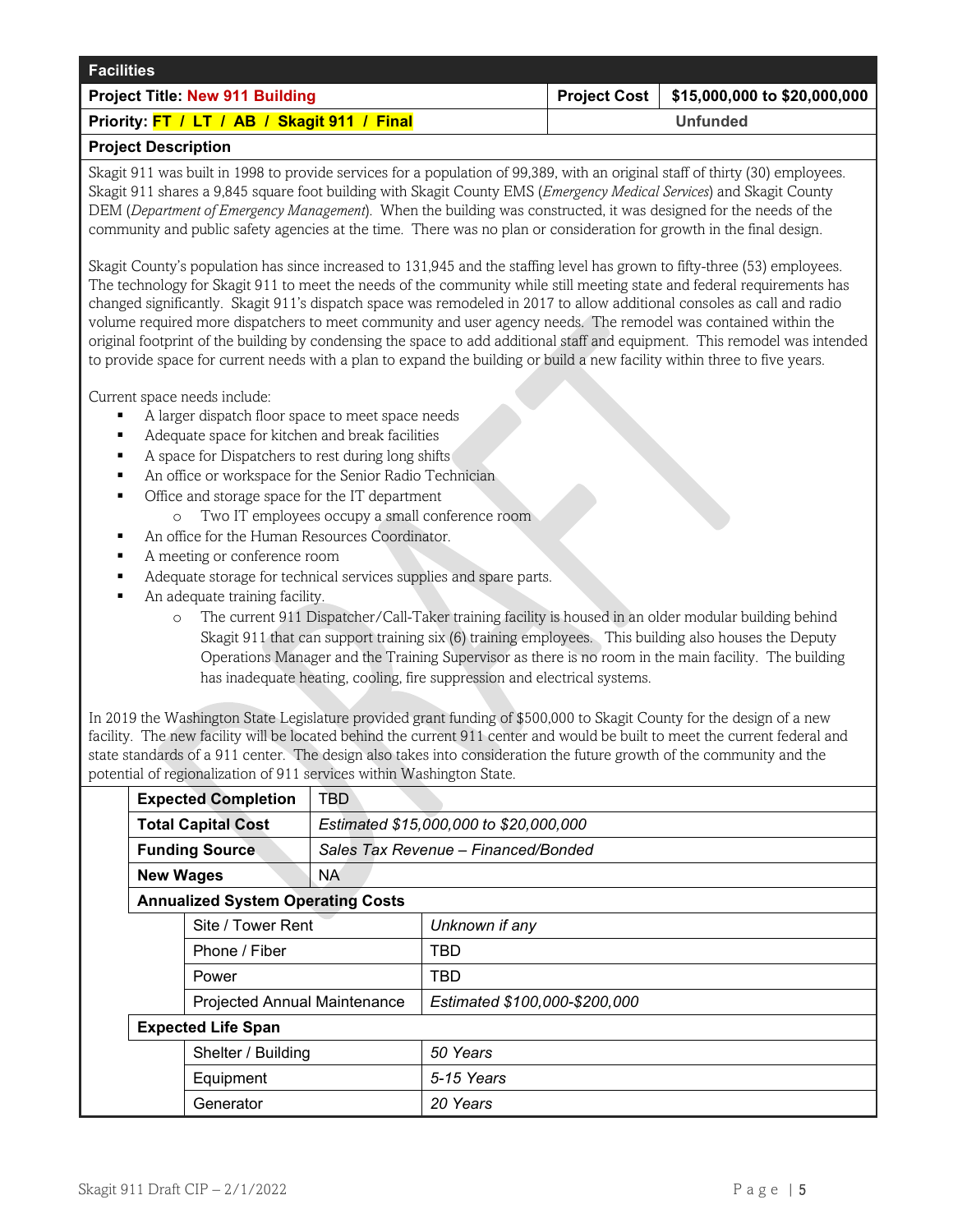| <b>Critical Communication Infrastructure</b>                                                    |                     |                 |
|-------------------------------------------------------------------------------------------------|---------------------|-----------------|
| <b>Project Title: Mobile and Portable Public Safety Grade Radio</b><br><b>Enterprise System</b> | <b>Project Cost</b> | \$14,000,000    |
| Priority: FT / LT / AB / Skagit 911 / Final                                                     |                     | <b>Unfunded</b> |

The mobile and portable radios are currently owned and maintained by each user agency (*Law, Fire and EMS*). The core radio system, the majority of the radio repeaters and sites and dispatch radios are owned and maintained by Skagit 911. Skagit 911 manages the programming of the radio equipment. User agencies must plan for and fund the replacement of their mobile and portable radios and many agencies are currently using obsolete equipment which can negatively impact the safety of responders and the ability of Skagit 911 to communicate with them.

Proposal: With an additional revenue source, Skagit 911 would become the provider and maintain all mobile and portable radios within Skagit County. Skagit 911 would have the ability to set aside funds annually to replace all portables and mobiles in Skagit County when these radios are at the end of their life span. Estimated costs and life cycle for replacement of all responder agencies radios are detailed below.

#### Important Note: *Numbers below are future cost estimates.*

| Cost Per Unit | <b>Total Units</b>                                                                                                                                                                                                                                                                              | <b>Total Cost</b> | Notes                         |
|---------------|-------------------------------------------------------------------------------------------------------------------------------------------------------------------------------------------------------------------------------------------------------------------------------------------------|-------------------|-------------------------------|
| 8,000         | 305                                                                                                                                                                                                                                                                                             | \$2,440,000       | Includes accessories          |
| 8,000         | 220                                                                                                                                                                                                                                                                                             | \$1,760,000       | Includes remote head          |
| 10,000        | 10                                                                                                                                                                                                                                                                                              | \$100,000         | Includes P25 phase 2 trunking |
| 10,000        | 700                                                                                                                                                                                                                                                                                             | \$7,000,000       | Includes accessories          |
| 7,000         | 120                                                                                                                                                                                                                                                                                             | \$840,000         | Includes accessories          |
| 8,000         | 225                                                                                                                                                                                                                                                                                             | \$1,800,000       | Includes remote head          |
| 10,000        | 30                                                                                                                                                                                                                                                                                              | \$300,000         | Includes P25 phase 2 trunking |
| 25,000        |                                                                                                                                                                                                                                                                                                 | \$25,000          |                               |
| 86,000        | 1611                                                                                                                                                                                                                                                                                            | \$14,265,000      |                               |
|               | Multi Band Portable - Law Enforcement<br>Multiband Mobile - Law Enforcement<br>Multiband Mobile - Law Motorcycles<br>Single Band Portable - Fire NFPA 1802<br>Single Band Portable - Fire IP68<br>Multiband Mobile - Fire<br>Multiband Mobile - Fire - Special<br><i>Spare Parts</i><br>Totals: |                   |                               |

All portables and radios would be placed on a 12-year cycle. The estimated annual payment to reach the 14-million-dollar project cost would be \$1,188,750. Additional staffing would be required to properly maintain the mobile and portable public safety grade radio enterprise system. A minimum of one full-time radio technician will be needed and potentially one part-time employee as well.

|  | <b>Expected Completion</b><br><b>Total Capital Cost</b> |                                          | <b>TBD</b>              |           |
|--|---------------------------------------------------------|------------------------------------------|-------------------------|-----------|
|  |                                                         |                                          | Estimated \$14,000,000  |           |
|  |                                                         | <b>Funding Source</b>                    | Sales Tax and User Fees |           |
|  |                                                         | <b>New Wages</b>                         | \$173,000               |           |
|  |                                                         | <b>Annualized System Operating Costs</b> |                         |           |
|  |                                                         | Site / Tower Rent                        |                         | <b>NA</b> |
|  |                                                         | Phone / Fiber                            |                         | NA        |
|  |                                                         | Power                                    |                         | NA        |
|  |                                                         | <b>Projected Annual Maintenance</b>      |                         | \$50,000  |
|  | <b>Expected Life Span</b>                               |                                          |                         |           |
|  | Shelter / Building                                      |                                          |                         | NA        |
|  | Equipment                                               |                                          |                         | 12 Years  |
|  |                                                         | Generator                                |                         | NA        |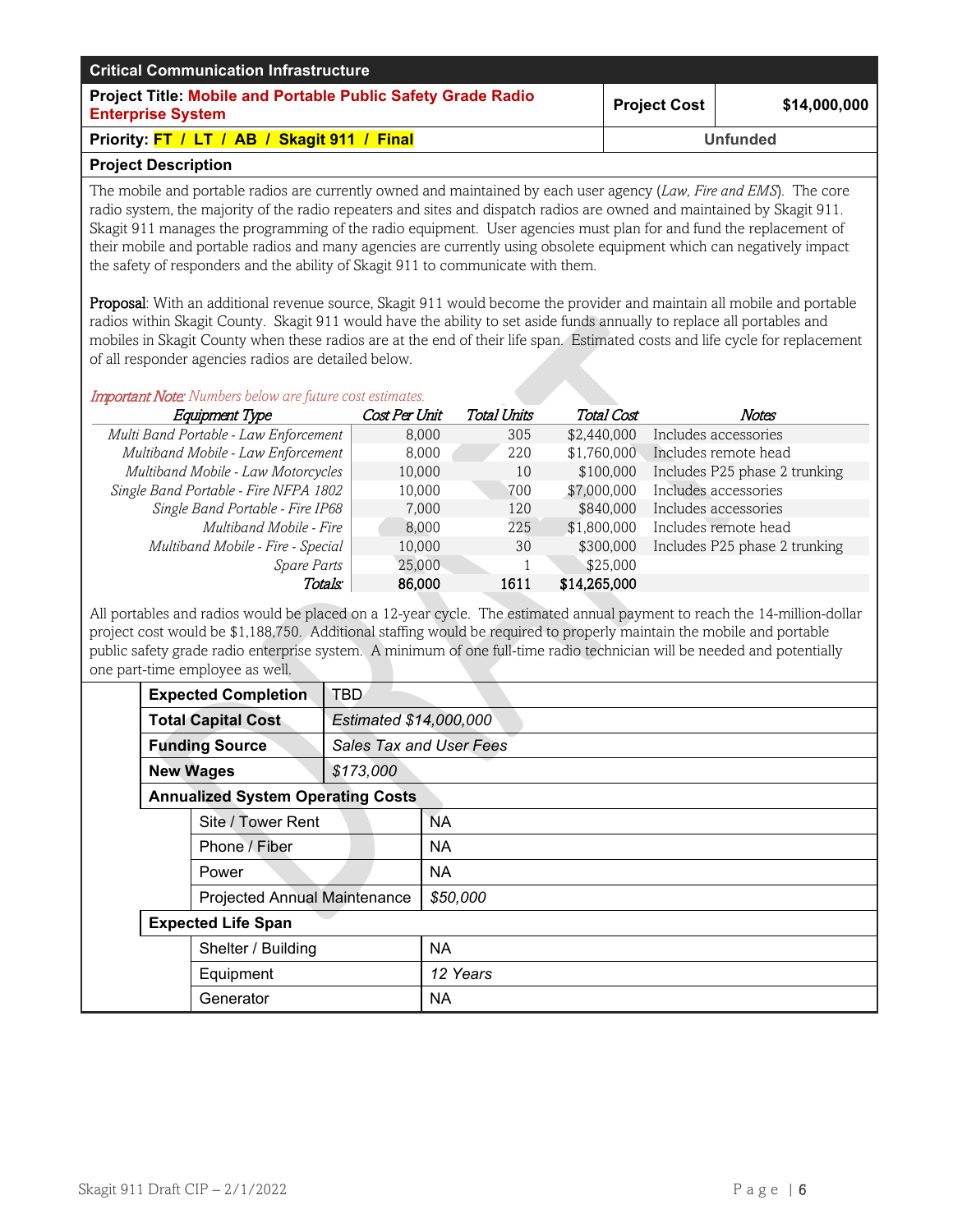| <b>Facilities</b>                           |                     |           |
|---------------------------------------------|---------------------|-----------|
| <b>Project Title: 911 Back-Up Facility</b>  | <b>Project Cost</b> | \$900,000 |
| Priority: FT / LT / AB / Skagit 911 / Final |                     | Unfunded  |

Skagit 911 currently has one location in which it can take emergency and non-emergency calls and dispatch first responders. Should this location be compromised by a manmade or natural disaster, the ability of Skagit 911 to receive 911 calls and dispatch appropriate resources would be impacted.

### Equipping a location as Skagit 911's back-up facility:

Current technological advances now provide an opportunity for Skagit 911 to equip a secondary location with the minimum technology necessary to continue services seamlessly. The minimum requirements include:

- Six dispatching and call-taking consoles each equipped with a 911 phone computer, radio computer, COE (*common office environment*) computer and CAD computer.
- Connectivity to the radio system core and Spillman CAD system database.
- **Connectivity to the state ESinet, which carries the 911 telephone calls**

This back-up facility could be used as an off-site training facility for entry-level 911 Call-Takers/Dispatchers as needed and would provide a secure hub to continue its mission of responding to emergencies in Skagit County.

| <b>Expected Completion</b> |                                                              |                                          | TBD       |                             |  |  |
|----------------------------|--------------------------------------------------------------|------------------------------------------|-----------|-----------------------------|--|--|
|                            | <b>Total Capital Cost</b>                                    |                                          |           | <b>Estimated \$900,000</b>  |  |  |
|                            |                                                              | <b>Funding Source</b>                    |           | Sales Tax and 911 Phone Tax |  |  |
|                            |                                                              | <b>New Wages</b>                         | <b>NA</b> |                             |  |  |
|                            |                                                              | <b>Annualized System Operating Costs</b> |           |                             |  |  |
|                            |                                                              | Site / Tower Rent                        |           | NA.                         |  |  |
|                            |                                                              | Phone / Fiber                            |           | <b>NA</b>                   |  |  |
|                            |                                                              | Power                                    |           | NA                          |  |  |
|                            |                                                              | <b>Projected Annual Maintenance</b>      |           | <b>TBD</b>                  |  |  |
|                            | <b>Expected Life Span</b><br>Shelter / Building<br>Equipment |                                          |           |                             |  |  |
|                            |                                                              |                                          |           | 30 Years                    |  |  |
|                            |                                                              |                                          |           | 5-15 Years                  |  |  |
|                            |                                                              | Generator                                |           | 20 Years                    |  |  |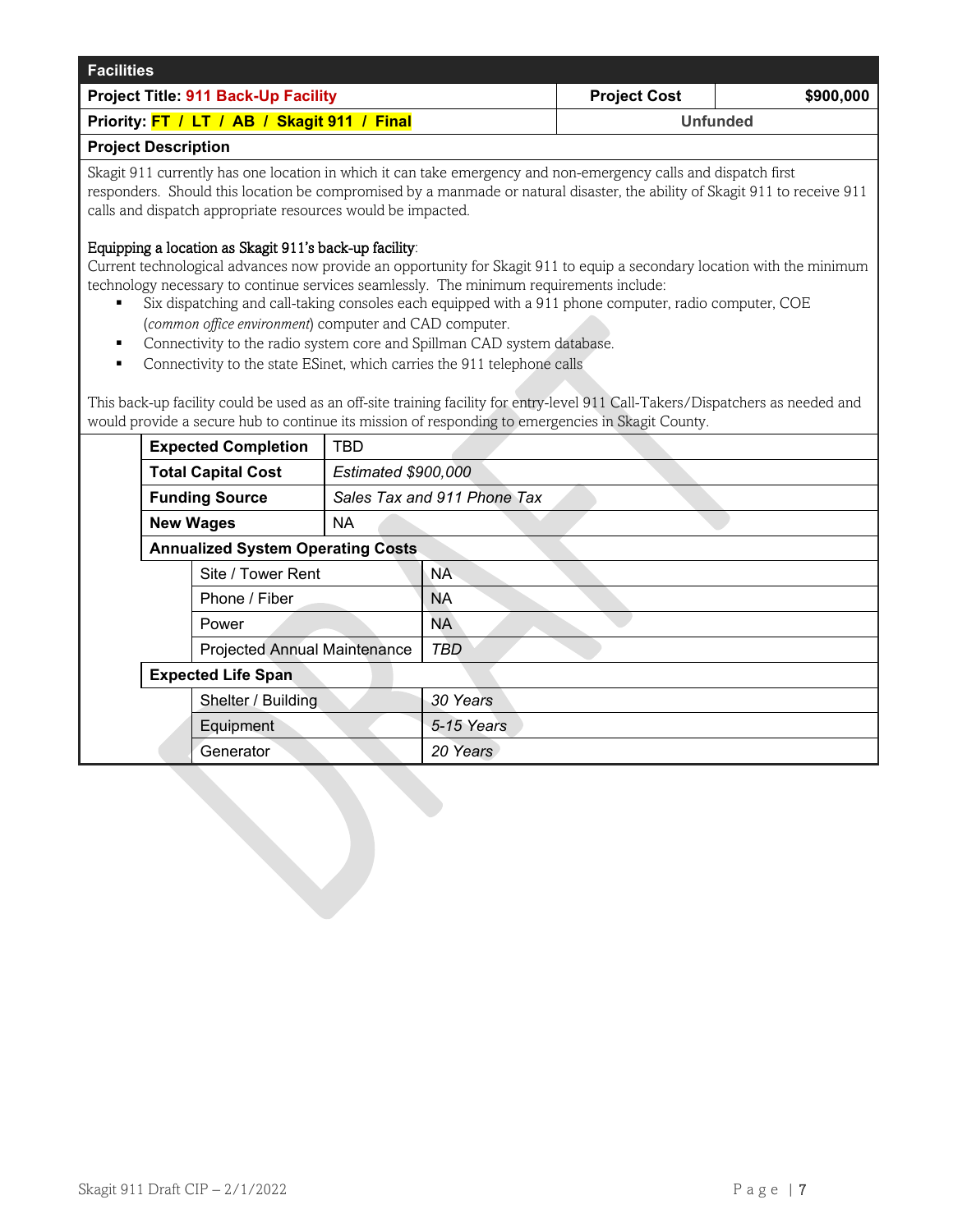| <b>Critical Technology and Services</b>                    |                     |             |
|------------------------------------------------------------|---------------------|-------------|
| <b>Project Title: Radio System Core Dynamic Resilience</b> | <b>Project Cost</b> | \$1,000,000 |
| Priority: FT / LT / AB / Skagit 911 / Final                | <b>Unfunded</b>     |             |

This project would add geo-diversity to radio system core components. In the event of a core failure, either from technical, manmade or natural disaster, Skagit 911 and first responders would be able to continue to use the radio communication system.

| <b>Expected Completion</b>               | <b>TBD</b>            |           |
|------------------------------------------|-----------------------|-----------|
| <b>Total Capital Cost</b>                | Estimated \$1,000,000 |           |
| <b>Funding Source</b>                    | Sales Tax             |           |
| <b>New Wages</b>                         | NA.                   |           |
| <b>Annualized System Operating Costs</b> |                       |           |
| Site / Tower Rent                        |                       | <b>NA</b> |
| Phone / Fiber                            |                       | <b>NA</b> |
| Power                                    |                       | <b>NA</b> |
| Projected Annual Maintenance             |                       | TBD.      |
| <b>Expected Life Span</b>                |                       |           |
| Shelter / Building                       |                       | <b>NA</b> |
| Equipment                                |                       | TBD       |
| Generator                                |                       | <b>NA</b> |
|                                          |                       |           |

| <b>Critical Communication Infrastructure</b>                                                                                                                                                                                                                                                                                                                                                                                                                                                                                                                                                              |                                                      |                     |            |                     |                 |
|-----------------------------------------------------------------------------------------------------------------------------------------------------------------------------------------------------------------------------------------------------------------------------------------------------------------------------------------------------------------------------------------------------------------------------------------------------------------------------------------------------------------------------------------------------------------------------------------------------------|------------------------------------------------------|---------------------|------------|---------------------|-----------------|
|                                                                                                                                                                                                                                                                                                                                                                                                                                                                                                                                                                                                           | <b>Project Title: Radio Site Backhaul Redundancy</b> |                     |            | <b>Project Cost</b> | \$600,000       |
|                                                                                                                                                                                                                                                                                                                                                                                                                                                                                                                                                                                                           | Priority: FT / LT / AB / Skagit 911 / Final          |                     |            |                     | <b>Unfunded</b> |
| <b>Project Description</b>                                                                                                                                                                                                                                                                                                                                                                                                                                                                                                                                                                                |                                                      |                     |            |                     |                 |
| This project provides multiple paths for redundancy and reliability for all the radio repeater/tower sites within or used by<br>Skagit County's first responders. Some radio sites are located in regions of Skagit and Whatcom County that become<br>isolated due to seasonal weather or natural disasters (mudslides and snowstorms, for example). When this happens, Skagit<br>911 techs cannot access the radio site to make emergency repairs if needed. The radio site backhaul redundancy project<br>would prevent any radio frequency from going down and creating a first responder safety risk. |                                                      |                     |            |                     |                 |
|                                                                                                                                                                                                                                                                                                                                                                                                                                                                                                                                                                                                           | <b>Expected Completion</b>                           | <b>TBD</b>          |            |                     |                 |
|                                                                                                                                                                                                                                                                                                                                                                                                                                                                                                                                                                                                           | <b>Total Capital Cost</b>                            | Estimated \$600,000 |            |                     |                 |
|                                                                                                                                                                                                                                                                                                                                                                                                                                                                                                                                                                                                           | <b>Funding Source</b>                                | Sales Tax           |            |                     |                 |
|                                                                                                                                                                                                                                                                                                                                                                                                                                                                                                                                                                                                           | <b>New Wages</b>                                     | <b>NA</b>           |            |                     |                 |
|                                                                                                                                                                                                                                                                                                                                                                                                                                                                                                                                                                                                           | <b>Annualized System Operating Costs</b>             |                     |            |                     |                 |
|                                                                                                                                                                                                                                                                                                                                                                                                                                                                                                                                                                                                           | Site / Tower Rent                                    |                     | <b>NA</b>  |                     |                 |
|                                                                                                                                                                                                                                                                                                                                                                                                                                                                                                                                                                                                           | Phone / Fiber                                        |                     | <b>NA</b>  |                     |                 |
|                                                                                                                                                                                                                                                                                                                                                                                                                                                                                                                                                                                                           | Power                                                |                     | <b>NA</b>  |                     |                 |
|                                                                                                                                                                                                                                                                                                                                                                                                                                                                                                                                                                                                           | <b>Projected Annual Maintenance</b>                  |                     | <b>TBD</b> |                     |                 |
|                                                                                                                                                                                                                                                                                                                                                                                                                                                                                                                                                                                                           | <b>Expected Life Span</b>                            |                     |            |                     |                 |
|                                                                                                                                                                                                                                                                                                                                                                                                                                                                                                                                                                                                           | Shelter / Building                                   |                     | <b>NA</b>  |                     |                 |
| Equipment                                                                                                                                                                                                                                                                                                                                                                                                                                                                                                                                                                                                 |                                                      |                     | <b>TBD</b> |                     |                 |
|                                                                                                                                                                                                                                                                                                                                                                                                                                                                                                                                                                                                           | Generator                                            |                     | <b>NA</b>  |                     |                 |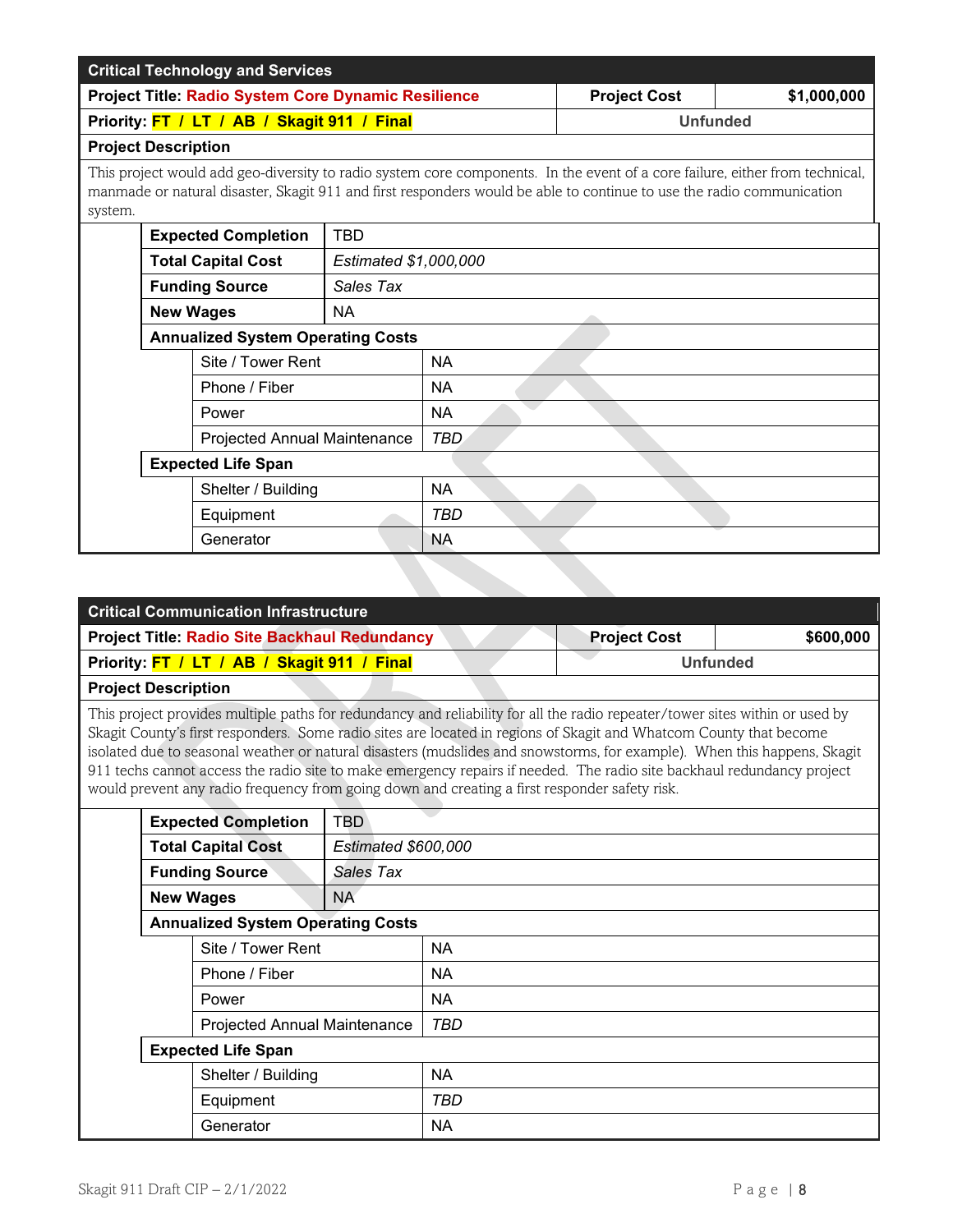| <b>Critical Communication Infrastructure</b>                                         |                                                                                                                                                                                                                                                                                                                                                                                                                              |  |  |  |  |  |  |  |  |
|--------------------------------------------------------------------------------------|------------------------------------------------------------------------------------------------------------------------------------------------------------------------------------------------------------------------------------------------------------------------------------------------------------------------------------------------------------------------------------------------------------------------------|--|--|--|--|--|--|--|--|
| <b>Project Title: Baker Lake Road Radio Site</b><br><b>Project Cost</b><br>\$600,000 |                                                                                                                                                                                                                                                                                                                                                                                                                              |  |  |  |  |  |  |  |  |
| Priority: FT / LT / AB / Skagit 911 / Final<br><b>Unfunded</b>                       |                                                                                                                                                                                                                                                                                                                                                                                                                              |  |  |  |  |  |  |  |  |
| <b>Project Description</b>                                                           |                                                                                                                                                                                                                                                                                                                                                                                                                              |  |  |  |  |  |  |  |  |
|                                                                                      | Skagit 911 has identified a need to build a new radio site near Baker Lake Road in Skagit County. There is currently no<br>radio communication coverage in the north-central area of Skagit County. A new radio site in this region would benefit<br>Law, Fire, and EMS agencies that respond to citizens and visitors in this area. This project would require an extensive fiber<br>build-out to the Baker Lake Road area. |  |  |  |  |  |  |  |  |
| <b>Expected Completion</b>                                                           | TBD                                                                                                                                                                                                                                                                                                                                                                                                                          |  |  |  |  |  |  |  |  |

| <b>Total Capital Cost</b>                | Estimated \$600,000 |                 |  |
|------------------------------------------|---------------------|-----------------|--|
| <b>Funding Source</b>                    | Sales Tax           |                 |  |
| <b>New Wages</b>                         | NA.                 |                 |  |
| <b>Annualized System Operating Costs</b> |                     |                 |  |
| Site / Tower Rent                        |                     | \$20,000 (est.) |  |
| Phone / Fiber                            |                     | \$20,000 (est.) |  |
| Power                                    |                     | \$5,000 (est.)  |  |
| Projected Annual Maintenance             |                     | $$1,000$ (est.) |  |
| <b>Expected Life Span</b>                |                     |                 |  |
| Shelter / Building                       |                     | 50 Years        |  |
| Equipment                                |                     | 15 Years        |  |
| Generator                                |                     | 30 Years        |  |

| <b>Critical Communication Infrastructure</b>  |                     |           |
|-----------------------------------------------|---------------------|-----------|
| <b>Project Title: Starbird/I-5 Radio Site</b> | <b>Project Cost</b> | \$600,000 |
| Priority: FT / LT / AB / Skagit 911 / Final   | Unfunded            |           |
| <b>Project Description</b>                    |                     |           |

Skagit 911 has identified a need to build a new radio site near Starbird Road/I-5 in Skagit County. There is currently very poor radio communication coverage in the southwest area (*surrounding I-5*) of Skagit County. A new radio site in this region would benefit Law, Fire, and EMS agencies that respond to citizens and visitors in this area. This project would require an extensive fiber build-out to the Starbird/I-5 area.

| <b>Expected Completion</b>               | TBD                 |                 |
|------------------------------------------|---------------------|-----------------|
| <b>Total Capital Cost</b>                | Estimated \$600,000 |                 |
| <b>Funding Source</b>                    | Sales Tax           |                 |
| <b>New Wages</b>                         | <b>NA</b>           |                 |
| <b>Annualized System Operating Costs</b> |                     |                 |
| Site / Tower Rent                        |                     | \$20,000 (est.) |
| Phone / Fiber                            |                     | \$20,000 (est.) |
| Power                                    |                     | \$5,000 (est.)  |
| <b>Projected Annual Maintenance</b>      |                     | $$1,000$ (est.) |
| <b>Expected Life Span</b>                |                     |                 |
| Shelter / Building                       |                     | 50 Years        |
| Equipment                                |                     | 15 Years        |
| Generator                                |                     | 30 Years        |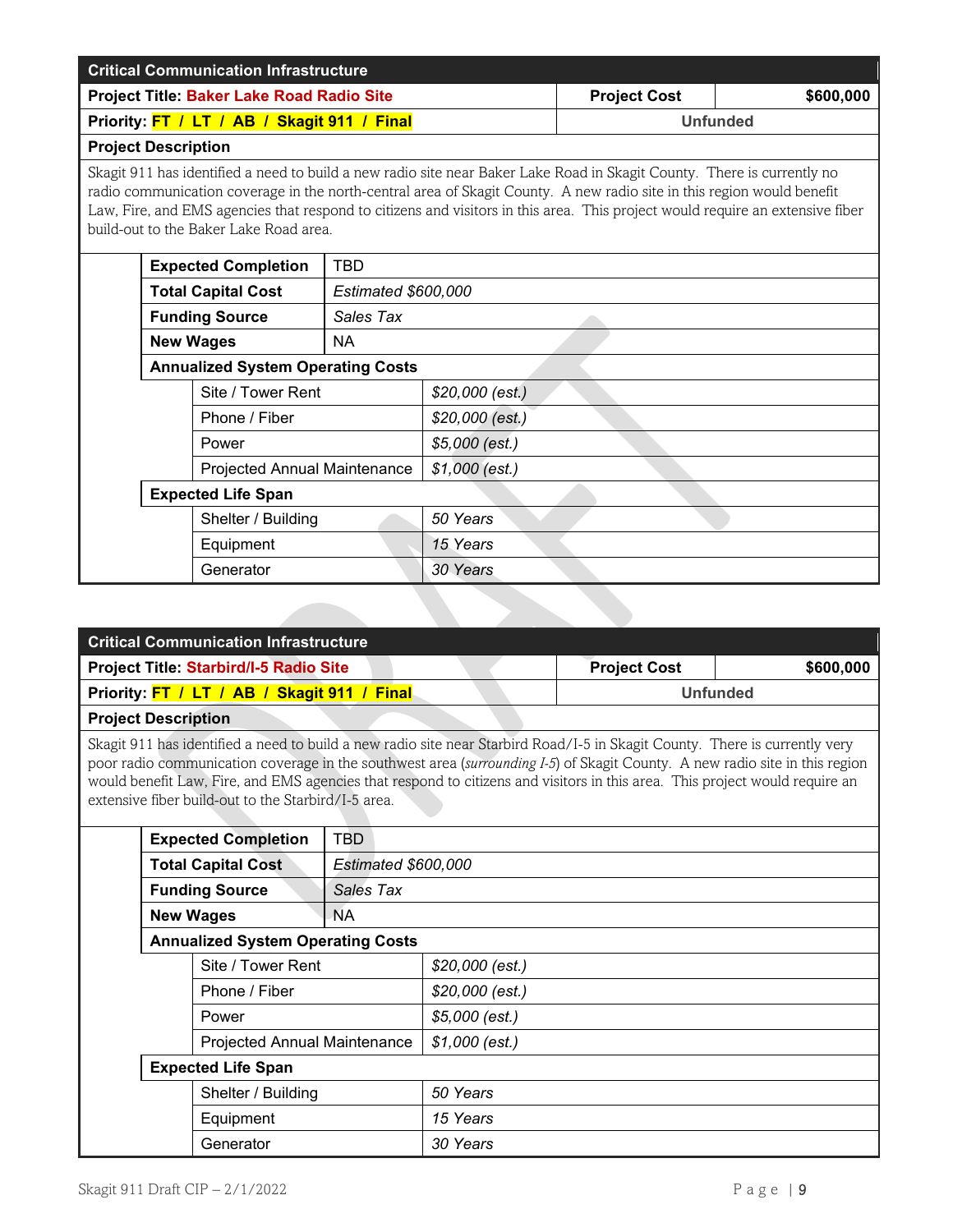| <b>Critical Communication Infrastructure</b>                                                                                                                                                                                                                                                                            |                                                        |                 |                 |                 |  |
|-------------------------------------------------------------------------------------------------------------------------------------------------------------------------------------------------------------------------------------------------------------------------------------------------------------------------|--------------------------------------------------------|-----------------|-----------------|-----------------|--|
|                                                                                                                                                                                                                                                                                                                         | <b>Project Title: Anacortes Water Tower Radio Site</b> |                 |                 | \$400,000       |  |
|                                                                                                                                                                                                                                                                                                                         | Priority: FT / LT / AB / Skagit 911 / Final            |                 |                 | <b>Unfunded</b> |  |
| <b>Project Description</b>                                                                                                                                                                                                                                                                                              |                                                        |                 |                 |                 |  |
| Skagit 911 has identified a need to build a new radio site at the Anacortes Water Tower. The radio coverage in the Skyline<br>area of Anacortes is poor or non-existent in some areas. A new radio site in this region would benefit Law, Fire, and EMS<br>agencies that respond to citizens and visitors in this area. |                                                        |                 |                 |                 |  |
| <b>Expected Completion</b>                                                                                                                                                                                                                                                                                              | TBD                                                    |                 |                 |                 |  |
| <b>Total Capital Cost</b>                                                                                                                                                                                                                                                                                               | <b>Estimated \$400,000</b>                             |                 |                 |                 |  |
| <b>Funding Source</b>                                                                                                                                                                                                                                                                                                   | Sales Tax                                              |                 |                 |                 |  |
| <b>New Wages</b>                                                                                                                                                                                                                                                                                                        | NA.                                                    |                 |                 |                 |  |
| <b>Annualized System Operating Costs</b>                                                                                                                                                                                                                                                                                |                                                        |                 |                 |                 |  |
| Site / Tower Rent                                                                                                                                                                                                                                                                                                       |                                                        | \$20,000 (est.) |                 |                 |  |
| Phone / Fiber                                                                                                                                                                                                                                                                                                           |                                                        | \$20,000 (est.) |                 |                 |  |
| Power                                                                                                                                                                                                                                                                                                                   |                                                        | \$5,000 (est.)  |                 |                 |  |
|                                                                                                                                                                                                                                                                                                                         | Projected Annual Maintenance                           |                 | $$1,000$ (est.) |                 |  |
| <b>Expected Life Span</b>                                                                                                                                                                                                                                                                                               |                                                        |                 |                 |                 |  |
|                                                                                                                                                                                                                                                                                                                         | Shelter / Building                                     |                 | 30 Years        |                 |  |
| Equipment                                                                                                                                                                                                                                                                                                               |                                                        | 5-15 Years      |                 |                 |  |
| Generator                                                                                                                                                                                                                                                                                                               |                                                        | 20 Years        |                 |                 |  |

| <b>Critical Communication Infrastructure</b>                                                                                                                                                                                                                                                                                                                                                                                                                                                                                                                                                                                                                                                                                                                               |                            |                                  |                     |           |  |
|----------------------------------------------------------------------------------------------------------------------------------------------------------------------------------------------------------------------------------------------------------------------------------------------------------------------------------------------------------------------------------------------------------------------------------------------------------------------------------------------------------------------------------------------------------------------------------------------------------------------------------------------------------------------------------------------------------------------------------------------------------------------------|----------------------------|----------------------------------|---------------------|-----------|--|
| <b>Project Title: Newhalem Radio Site</b>                                                                                                                                                                                                                                                                                                                                                                                                                                                                                                                                                                                                                                                                                                                                  |                            |                                  | <b>Project Cost</b> | \$400,000 |  |
| Priority: FT / LT / AB / Skagit 911 / Final                                                                                                                                                                                                                                                                                                                                                                                                                                                                                                                                                                                                                                                                                                                                |                            |                                  | <b>Unfunded</b>     |           |  |
| <b>Project Description</b>                                                                                                                                                                                                                                                                                                                                                                                                                                                                                                                                                                                                                                                                                                                                                 |                            |                                  |                     |           |  |
| Skagit 911 has identified a need to build a new radio site in Newhalem. This new radio site would be built and funded in<br>partnership with Seattle City Light. This would greatly improve radio communications for Fire and EMS agencies in this<br>area. It would also create an interoperable frequency for Skagit County, the National Park Service and the Whatcom<br>County law enforcement units. There is currently no radio communication for Skagit County's law enforcement nor an<br>interoperable frequency for all three agencies to use when responding to emergencies together, leaving no ability for them<br>to communicate with each other. This site has increased costs compared to other rebuilds due to the historic significance<br>restrictions. |                            |                                  |                     |           |  |
| <b>Expected Completion</b>                                                                                                                                                                                                                                                                                                                                                                                                                                                                                                                                                                                                                                                                                                                                                 | <b>TBD</b>                 |                                  |                     |           |  |
| <b>Total Capital Cost</b>                                                                                                                                                                                                                                                                                                                                                                                                                                                                                                                                                                                                                                                                                                                                                  | <b>Estimated \$400,000</b> |                                  |                     |           |  |
| <b>Funding Source</b>                                                                                                                                                                                                                                                                                                                                                                                                                                                                                                                                                                                                                                                                                                                                                      |                            | Sales Tax and Seattle City Light |                     |           |  |
| <b>New Wages</b>                                                                                                                                                                                                                                                                                                                                                                                                                                                                                                                                                                                                                                                                                                                                                           | <b>NA</b>                  |                                  |                     |           |  |
| <b>Annualized System Operating Costs</b>                                                                                                                                                                                                                                                                                                                                                                                                                                                                                                                                                                                                                                                                                                                                   |                            |                                  |                     |           |  |
| Site / Tower Rent                                                                                                                                                                                                                                                                                                                                                                                                                                                                                                                                                                                                                                                                                                                                                          |                            | \$20,000 (est.)                  |                     |           |  |
| Phone / Fiber                                                                                                                                                                                                                                                                                                                                                                                                                                                                                                                                                                                                                                                                                                                                                              |                            | \$20,000 (est.)                  |                     |           |  |
| Power                                                                                                                                                                                                                                                                                                                                                                                                                                                                                                                                                                                                                                                                                                                                                                      |                            | \$5,000 (est.)                   |                     |           |  |
| Projected Annual Maintenance                                                                                                                                                                                                                                                                                                                                                                                                                                                                                                                                                                                                                                                                                                                                               |                            | $$1,000$ (est.)                  |                     |           |  |
| <b>Expected Life Span</b>                                                                                                                                                                                                                                                                                                                                                                                                                                                                                                                                                                                                                                                                                                                                                  |                            |                                  |                     |           |  |
|                                                                                                                                                                                                                                                                                                                                                                                                                                                                                                                                                                                                                                                                                                                                                                            | Shelter / Building         |                                  | 50 Years            |           |  |
| Equipment                                                                                                                                                                                                                                                                                                                                                                                                                                                                                                                                                                                                                                                                                                                                                                  |                            | 15 Years                         |                     |           |  |
| Generator                                                                                                                                                                                                                                                                                                                                                                                                                                                                                                                                                                                                                                                                                                                                                                  |                            | 30 Years                         |                     |           |  |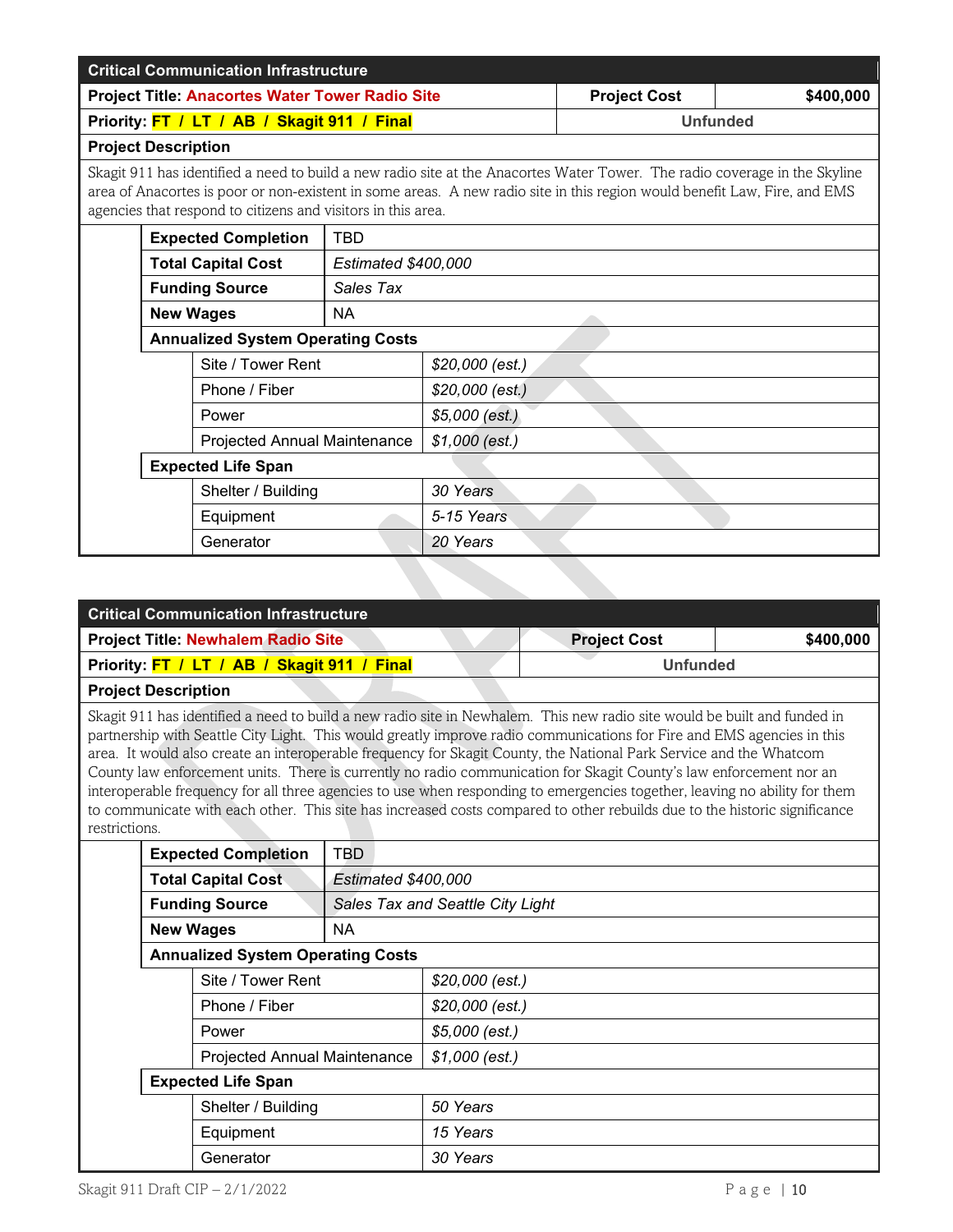| <b>Critical Communication Infrastructure</b>                                                                                                                                                                                                                                                                                                                                      |                                               |  |                            |                                     |                                   |           |
|-----------------------------------------------------------------------------------------------------------------------------------------------------------------------------------------------------------------------------------------------------------------------------------------------------------------------------------------------------------------------------------|-----------------------------------------------|--|----------------------------|-------------------------------------|-----------------------------------|-----------|
|                                                                                                                                                                                                                                                                                                                                                                                   | Project Title: Christian Camp Road Radio Site |  |                            |                                     | 2022/2023 Project Cost            | \$350,000 |
|                                                                                                                                                                                                                                                                                                                                                                                   | Priority: FT / LT / AB / Skagit 911 / Final   |  |                            |                                     | <b>Pending Financial Approval</b> |           |
|                                                                                                                                                                                                                                                                                                                                                                                   | <b>Project Description</b>                    |  |                            |                                     |                                   |           |
| Skagit 911 has identified a need to build a new radio site near Christian Camp Road in eastern Skagit County. There is<br>currently no radio communication coverage in the south-central (surrounding highway 530) area of Skagit County. A new<br>radio site in this region would benefit Law, Fire, EMS and Tribal agencies that respond to citizens and visitors in this area. |                                               |  |                            |                                     |                                   |           |
|                                                                                                                                                                                                                                                                                                                                                                                   | <b>Expected Completion</b>                    |  | <b>TBD</b>                 |                                     |                                   |           |
|                                                                                                                                                                                                                                                                                                                                                                                   | <b>Total Capital Cost</b>                     |  | <b>Estimated \$350,000</b> |                                     |                                   |           |
|                                                                                                                                                                                                                                                                                                                                                                                   | <b>Funding Source</b>                         |  |                            | 2021 Excess Revenue & Unspent Funds |                                   |           |
|                                                                                                                                                                                                                                                                                                                                                                                   | <b>New Wages</b>                              |  | <b>NA</b>                  |                                     |                                   |           |
|                                                                                                                                                                                                                                                                                                                                                                                   | <b>Annualized System Operating Costs</b>      |  |                            |                                     |                                   |           |
|                                                                                                                                                                                                                                                                                                                                                                                   | Site / Tower Rent                             |  |                            | \$20,000 (est.)                     |                                   |           |
|                                                                                                                                                                                                                                                                                                                                                                                   | Phone / Fiber                                 |  |                            | \$20,000 (est.)                     |                                   |           |
|                                                                                                                                                                                                                                                                                                                                                                                   | Power                                         |  |                            | \$5,000 (est.)                      |                                   |           |
|                                                                                                                                                                                                                                                                                                                                                                                   | Projected Annual Maintenance                  |  |                            | $$1,000$ (est.)                     |                                   |           |
|                                                                                                                                                                                                                                                                                                                                                                                   | <b>Expected Life Span</b>                     |  |                            |                                     |                                   |           |
|                                                                                                                                                                                                                                                                                                                                                                                   | Shelter / Building                            |  |                            | 50 Years                            |                                   |           |
|                                                                                                                                                                                                                                                                                                                                                                                   | Equipment                                     |  |                            | 15 Years                            |                                   |           |
|                                                                                                                                                                                                                                                                                                                                                                                   | Generator                                     |  |                            | 30 Years                            |                                   |           |

|                                                                                                                                                                                                                                                                                                                                                                                                                                                                      | <b>Critical Communication Infrastructure Refresh</b> |                                                         |                            |                      |                     |                 |
|----------------------------------------------------------------------------------------------------------------------------------------------------------------------------------------------------------------------------------------------------------------------------------------------------------------------------------------------------------------------------------------------------------------------------------------------------------------------|------------------------------------------------------|---------------------------------------------------------|----------------------------|----------------------|---------------------|-----------------|
|                                                                                                                                                                                                                                                                                                                                                                                                                                                                      |                                                      | <b>Project Title: La Conner Radio Tower Replacement</b> |                            |                      | <b>Project Cost</b> | \$400,000       |
|                                                                                                                                                                                                                                                                                                                                                                                                                                                                      |                                                      | Priority: FT / LT / AB / Skagit 911 / Final             |                            |                      |                     | <b>Unfunded</b> |
| <b>Project Description</b>                                                                                                                                                                                                                                                                                                                                                                                                                                           |                                                      |                                                         |                            |                      |                     |                 |
| The radio tower in La Conner is currently a wooden pole which does not meet the standard for a public safety grade<br>communication system. This pole would be replaced with a permanent structure that could potentially bring in a wireless<br>cellular carrier to co-locate. Cellular coverage in this area is very poor. Should a wireless carrier co-locate at this radio<br>tower, first responders would benefit from the diversity in communication options. |                                                      |                                                         |                            |                      |                     |                 |
|                                                                                                                                                                                                                                                                                                                                                                                                                                                                      |                                                      | <b>Expected Completion</b>                              | <b>TBD</b>                 |                      |                     |                 |
|                                                                                                                                                                                                                                                                                                                                                                                                                                                                      |                                                      | <b>Total Capital Cost</b>                               | <b>Estimated \$400,000</b> |                      |                     |                 |
|                                                                                                                                                                                                                                                                                                                                                                                                                                                                      |                                                      | <b>Funding Source</b>                                   | Sales Tax                  |                      |                     |                 |
|                                                                                                                                                                                                                                                                                                                                                                                                                                                                      | <b>New Wages</b>                                     |                                                         | <b>NA</b>                  |                      |                     |                 |
|                                                                                                                                                                                                                                                                                                                                                                                                                                                                      |                                                      | <b>Annualized System Operating Costs</b>                |                            |                      |                     |                 |
|                                                                                                                                                                                                                                                                                                                                                                                                                                                                      |                                                      | Site / Tower Rent                                       |                            | None                 |                     |                 |
|                                                                                                                                                                                                                                                                                                                                                                                                                                                                      |                                                      | Phone / Fiber                                           |                            | \$5,500              |                     |                 |
|                                                                                                                                                                                                                                                                                                                                                                                                                                                                      |                                                      | Power                                                   |                            | None                 |                     |                 |
|                                                                                                                                                                                                                                                                                                                                                                                                                                                                      |                                                      | Projected Annual Maintenance                            |                            | <b>TBD</b>           |                     |                 |
| <b>Expected Life Span</b>                                                                                                                                                                                                                                                                                                                                                                                                                                            |                                                      |                                                         |                            |                      |                     |                 |
|                                                                                                                                                                                                                                                                                                                                                                                                                                                                      | Shelter / Building                                   |                                                         |                            | 50 Years             |                     |                 |
|                                                                                                                                                                                                                                                                                                                                                                                                                                                                      |                                                      | Equipment                                               |                            | 15 Years             |                     |                 |
|                                                                                                                                                                                                                                                                                                                                                                                                                                                                      |                                                      | Generator                                               |                            | Needs to be replaced |                     |                 |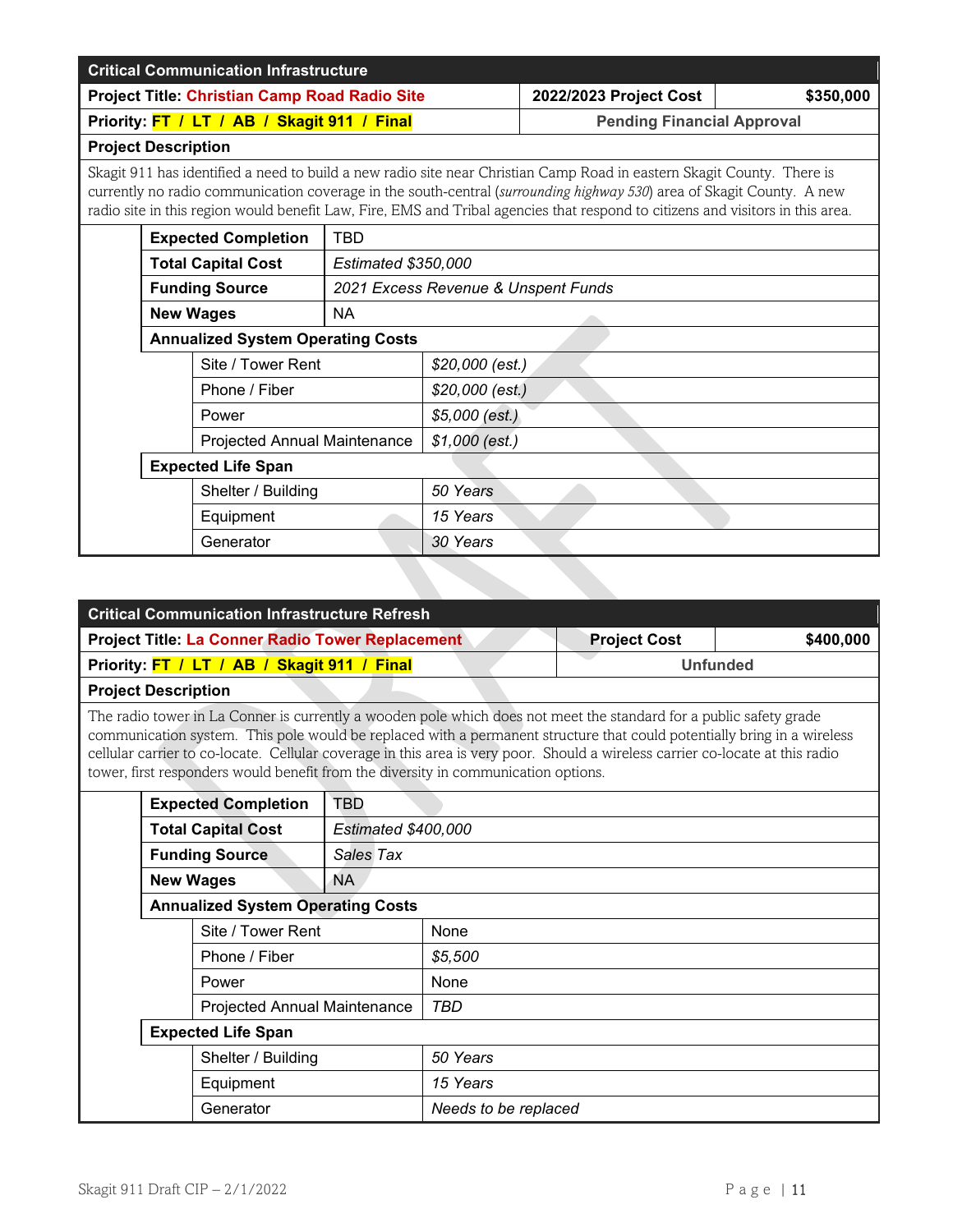| <b>Critical Communication Infrastructure Refresh</b> |                                                                                                                                                                                                                                                                                                                                      |                     |            |                     |                 |
|------------------------------------------------------|--------------------------------------------------------------------------------------------------------------------------------------------------------------------------------------------------------------------------------------------------------------------------------------------------------------------------------------|---------------------|------------|---------------------|-----------------|
|                                                      | <b>Project Title: Little Mountain Tower Replacement</b>                                                                                                                                                                                                                                                                              |                     |            | <b>Project Cost</b> | \$600,000       |
|                                                      | Priority: FT / LT / AB / Skagit 911 / Final                                                                                                                                                                                                                                                                                          |                     |            |                     | <b>Unfunded</b> |
|                                                      | <b>Project Description</b>                                                                                                                                                                                                                                                                                                           |                     |            |                     |                 |
|                                                      | The current radio tower at Little Mountain in Mount Vernon is currently overloaded by 205% and is not tall enough to clear<br>the trees, which cannot be removed or cut down. This tower is primarily used by Mount Vernon's Law, Fire and EMS<br>agencies and is not able to provide appropriate coverage in areas of Mount Vernon. |                     |            |                     |                 |
|                                                      | <b>Expected Completion</b>                                                                                                                                                                                                                                                                                                           | <b>TBD</b>          |            |                     |                 |
|                                                      | <b>Total Capital Cost</b>                                                                                                                                                                                                                                                                                                            | Estimated \$600,000 |            |                     |                 |
|                                                      | <b>Funding Source</b>                                                                                                                                                                                                                                                                                                                | Sales Tax           |            |                     |                 |
|                                                      | <b>New Wages</b>                                                                                                                                                                                                                                                                                                                     | <b>NA</b>           |            |                     |                 |
|                                                      | <b>Annualized System Operating Costs</b>                                                                                                                                                                                                                                                                                             |                     |            |                     |                 |
|                                                      | Site / Tower Rent                                                                                                                                                                                                                                                                                                                    |                     | \$1,200    |                     |                 |
|                                                      | Phone / Fiber                                                                                                                                                                                                                                                                                                                        |                     | \$1,000    |                     |                 |
|                                                      | Power                                                                                                                                                                                                                                                                                                                                |                     | None       |                     |                 |
|                                                      | Projected Annual Maintenance                                                                                                                                                                                                                                                                                                         |                     | <b>TBD</b> |                     |                 |
|                                                      | <b>Expected Life Span</b>                                                                                                                                                                                                                                                                                                            |                     |            |                     |                 |
|                                                      | Shelter / Building                                                                                                                                                                                                                                                                                                                   |                     | 50 Years   |                     |                 |
|                                                      | Equipment                                                                                                                                                                                                                                                                                                                            |                     | 15 Years   |                     |                 |
|                                                      | Generator                                                                                                                                                                                                                                                                                                                            |                     | 30 Years   |                     |                 |

| <b>Critical Communication Infrastructure</b>                                                                                                                                                                                                                                                                                                                                                                                                                                                                            |                                                |                                             |                     |           |                     |                 |
|-------------------------------------------------------------------------------------------------------------------------------------------------------------------------------------------------------------------------------------------------------------------------------------------------------------------------------------------------------------------------------------------------------------------------------------------------------------------------------------------------------------------------|------------------------------------------------|---------------------------------------------|---------------------|-----------|---------------------|-----------------|
|                                                                                                                                                                                                                                                                                                                                                                                                                                                                                                                         | <b>Project Title: Lake Cavanaugh Microwave</b> |                                             |                     |           | <b>Project Cost</b> | \$300,000       |
|                                                                                                                                                                                                                                                                                                                                                                                                                                                                                                                         |                                                | Priority: FT / LT / AB / Skagit 911 / Final |                     |           |                     | <b>Unfunded</b> |
| <b>Project Description</b>                                                                                                                                                                                                                                                                                                                                                                                                                                                                                              |                                                |                                             |                     |           |                     |                 |
| Installation of microwave link to Lake Cavanaugh would provide connectivity and reliable communication from Skagit 911<br>to the Lake Cavanaugh Radio site. The current fiber circuit is unreliable and would be egregiously expensive to replace. An<br>improved radio communication system in this area would benefit Law, Fire, and EMS responders in the area. Additionally,<br>this would provide the option to place a callbox at Lake Cavanaugh's fire station in the event that they lose their phone<br>lines. |                                                |                                             |                     |           |                     |                 |
|                                                                                                                                                                                                                                                                                                                                                                                                                                                                                                                         |                                                | <b>Expected Completion</b>                  | <b>TBD</b>          |           |                     |                 |
|                                                                                                                                                                                                                                                                                                                                                                                                                                                                                                                         |                                                | <b>Total Capital Cost</b>                   | Estimated \$300,000 |           |                     |                 |
|                                                                                                                                                                                                                                                                                                                                                                                                                                                                                                                         |                                                | <b>Funding Source</b>                       | Sales Tax           |           |                     |                 |
|                                                                                                                                                                                                                                                                                                                                                                                                                                                                                                                         |                                                | <b>New Wages</b>                            | <b>NA</b>           |           |                     |                 |
|                                                                                                                                                                                                                                                                                                                                                                                                                                                                                                                         |                                                | <b>Annualized System Operating Costs</b>    |                     |           |                     |                 |
|                                                                                                                                                                                                                                                                                                                                                                                                                                                                                                                         |                                                | Site / Tower Rent                           |                     | None      |                     |                 |
|                                                                                                                                                                                                                                                                                                                                                                                                                                                                                                                         |                                                | Phone / Fiber                               |                     | \$16,000  |                     |                 |
|                                                                                                                                                                                                                                                                                                                                                                                                                                                                                                                         |                                                | Power                                       |                     | None      |                     |                 |
|                                                                                                                                                                                                                                                                                                                                                                                                                                                                                                                         | Projected Annual Maintenance                   |                                             | <b>TBD</b>          |           |                     |                 |
|                                                                                                                                                                                                                                                                                                                                                                                                                                                                                                                         |                                                | <b>Expected Life Span</b>                   |                     |           |                     |                 |
|                                                                                                                                                                                                                                                                                                                                                                                                                                                                                                                         | Shelter / Building                             |                                             | <b>NA</b>           |           |                     |                 |
|                                                                                                                                                                                                                                                                                                                                                                                                                                                                                                                         |                                                | Equipment                                   |                     | 15 Years  |                     |                 |
|                                                                                                                                                                                                                                                                                                                                                                                                                                                                                                                         |                                                | Generator                                   |                     | <b>NA</b> |                     |                 |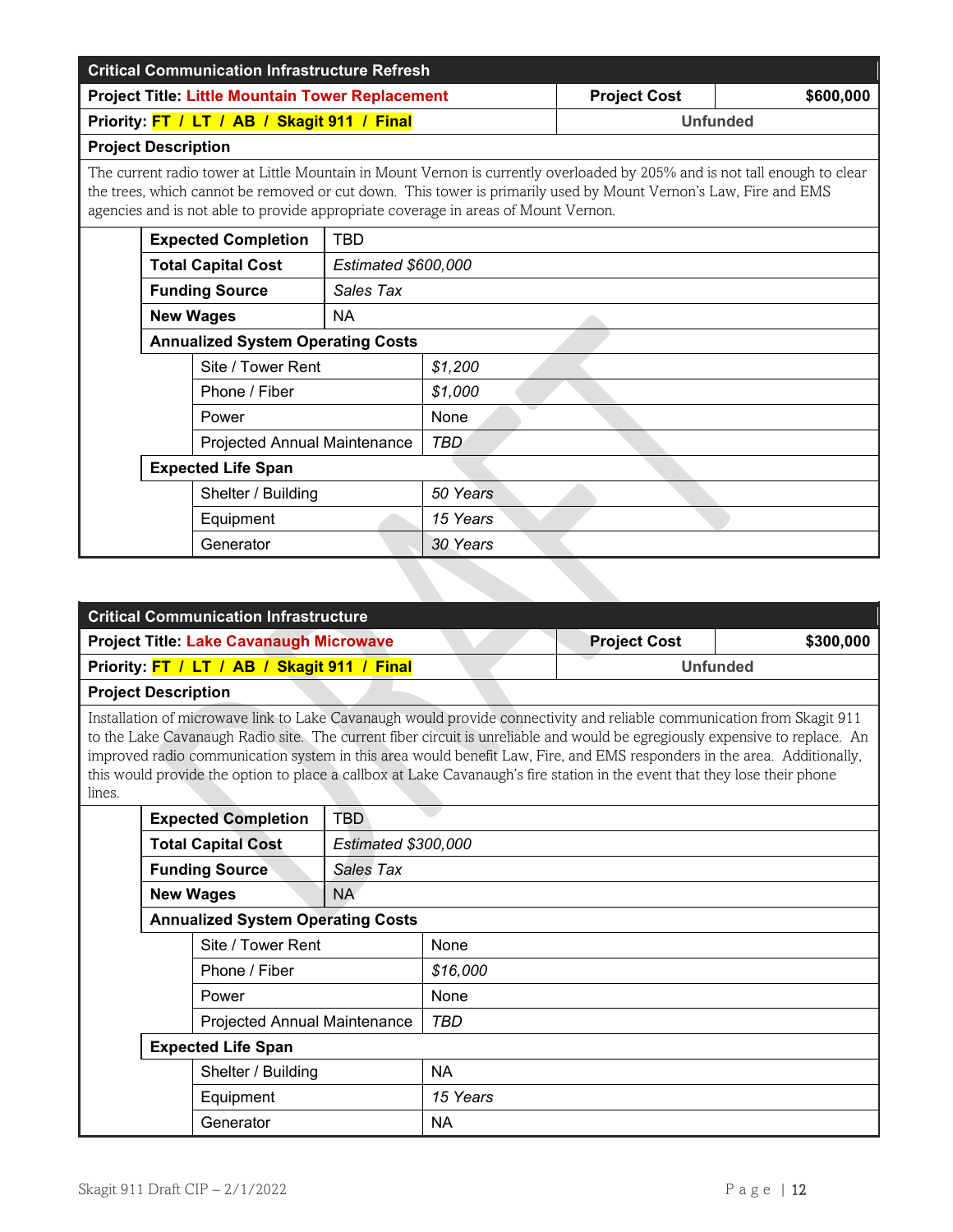| <b>Critical Communication Infrastructure Refresh</b>                                                                                                                                                                                                                                                                                                                                                                                                                         |                                                          |                     |                                  |                     |                 |
|------------------------------------------------------------------------------------------------------------------------------------------------------------------------------------------------------------------------------------------------------------------------------------------------------------------------------------------------------------------------------------------------------------------------------------------------------------------------------|----------------------------------------------------------|---------------------|----------------------------------|---------------------|-----------------|
|                                                                                                                                                                                                                                                                                                                                                                                                                                                                              | <b>Project Title: Diablo Dam Radio Site Improvements</b> |                     |                                  | <b>Project Cost</b> | \$400,000       |
|                                                                                                                                                                                                                                                                                                                                                                                                                                                                              | Priority: FT / LT / AB / Skagit 911 / Final              |                     |                                  |                     | <b>Unfunded</b> |
|                                                                                                                                                                                                                                                                                                                                                                                                                                                                              | <b>Project Description</b>                               |                     |                                  |                     |                 |
| This radio site improvement project would be jointly funded in partnership with Seattle City Light. This would greatly<br>improve radio communications for Fire and EMS agencies in this area. Currently, the equipment there has been at the end<br>of its life span for 10 years. This project would modernize the equipment that has long since been obsolete. This site has<br>increased costs compared to other rebuilds due to the historic significance restrictions. |                                                          |                     |                                  |                     |                 |
|                                                                                                                                                                                                                                                                                                                                                                                                                                                                              | <b>Expected Completion</b>                               | <b>TBD</b>          |                                  |                     |                 |
|                                                                                                                                                                                                                                                                                                                                                                                                                                                                              | <b>Total Capital Cost</b>                                | Estimated \$400,000 |                                  |                     |                 |
|                                                                                                                                                                                                                                                                                                                                                                                                                                                                              | <b>Funding Source</b>                                    | Sales Tax           |                                  |                     |                 |
|                                                                                                                                                                                                                                                                                                                                                                                                                                                                              | <b>New Wages</b>                                         | <b>NA</b>           |                                  |                     |                 |
|                                                                                                                                                                                                                                                                                                                                                                                                                                                                              | <b>Annualized System Operating Costs</b>                 |                     |                                  |                     |                 |
|                                                                                                                                                                                                                                                                                                                                                                                                                                                                              | Site / Tower Rent                                        |                     | Paid by SCL (Seattle City Light) |                     |                 |
|                                                                                                                                                                                                                                                                                                                                                                                                                                                                              | Phone / Fiber                                            |                     | Paid by SCL                      |                     |                 |
|                                                                                                                                                                                                                                                                                                                                                                                                                                                                              | Power                                                    |                     | Paid by SCL                      |                     |                 |
|                                                                                                                                                                                                                                                                                                                                                                                                                                                                              | Projected Annual Maintenance                             |                     | \$1,000                          |                     |                 |
|                                                                                                                                                                                                                                                                                                                                                                                                                                                                              | <b>Expected Life Span</b>                                |                     |                                  |                     |                 |
|                                                                                                                                                                                                                                                                                                                                                                                                                                                                              | Shelter / Building                                       |                     | 50 Years                         |                     |                 |
|                                                                                                                                                                                                                                                                                                                                                                                                                                                                              | Equipment                                                |                     | 15 Years                         |                     |                 |
|                                                                                                                                                                                                                                                                                                                                                                                                                                                                              | Generator                                                |                     | NA                               |                     |                 |

| <b>Critical Communication Infrastructure Refresh</b>                                                                                                                                                                                                                                                                                                                                                                                                                    |                     |                                  |                     |                 |  |  |
|-------------------------------------------------------------------------------------------------------------------------------------------------------------------------------------------------------------------------------------------------------------------------------------------------------------------------------------------------------------------------------------------------------------------------------------------------------------------------|---------------------|----------------------------------|---------------------|-----------------|--|--|
| <b>Project Title: Babcock Hill Radio Site Improvements</b>                                                                                                                                                                                                                                                                                                                                                                                                              |                     |                                  | <b>Project Cost</b> | \$300,000       |  |  |
| Priority: FT / LT / AB / Skagit 911 / Final                                                                                                                                                                                                                                                                                                                                                                                                                             |                     |                                  |                     | <b>Unfunded</b> |  |  |
| <b>Project Description</b>                                                                                                                                                                                                                                                                                                                                                                                                                                              |                     |                                  |                     |                 |  |  |
| This radio site improvement project would be jointly funded in partnership with Seattle City Light. This would greatly<br>improve radio communications for Fire and EMS agencies in this area. Currently, the equipment there has been at the end<br>of its life for 10 years. This project would modernize the equipment that has long since been obsolete. This site has<br>increased costs compared to other rebuilds due to the historic significance restrictions. |                     |                                  |                     |                 |  |  |
| <b>Expected Completion</b>                                                                                                                                                                                                                                                                                                                                                                                                                                              | <b>TBD</b>          |                                  |                     |                 |  |  |
| <b>Total Capital Cost</b>                                                                                                                                                                                                                                                                                                                                                                                                                                               | Estimated \$300,000 |                                  |                     |                 |  |  |
| <b>Funding Source</b>                                                                                                                                                                                                                                                                                                                                                                                                                                                   | Sales Tax           |                                  |                     |                 |  |  |
| <b>New Wages</b>                                                                                                                                                                                                                                                                                                                                                                                                                                                        | <b>NA</b>           |                                  |                     |                 |  |  |
| <b>Annualized System Operating Costs</b>                                                                                                                                                                                                                                                                                                                                                                                                                                |                     |                                  |                     |                 |  |  |
| Site / Tower Rent                                                                                                                                                                                                                                                                                                                                                                                                                                                       |                     | Paid by SCL (Seattle City Light) |                     |                 |  |  |
| Phone / Fiber                                                                                                                                                                                                                                                                                                                                                                                                                                                           |                     | Paid by SCL                      |                     |                 |  |  |
| Power                                                                                                                                                                                                                                                                                                                                                                                                                                                                   |                     | Paid by SCL                      |                     |                 |  |  |
| Projected Annual Maintenance                                                                                                                                                                                                                                                                                                                                                                                                                                            |                     | \$1,000                          |                     |                 |  |  |
| <b>Expected Life Span</b>                                                                                                                                                                                                                                                                                                                                                                                                                                               |                     |                                  |                     |                 |  |  |
| Shelter / Building                                                                                                                                                                                                                                                                                                                                                                                                                                                      |                     | 50 Years                         |                     |                 |  |  |
| Equipment                                                                                                                                                                                                                                                                                                                                                                                                                                                               |                     | 15 Years                         |                     |                 |  |  |
| Generator                                                                                                                                                                                                                                                                                                                                                                                                                                                               |                     | <b>NA</b>                        |                     |                 |  |  |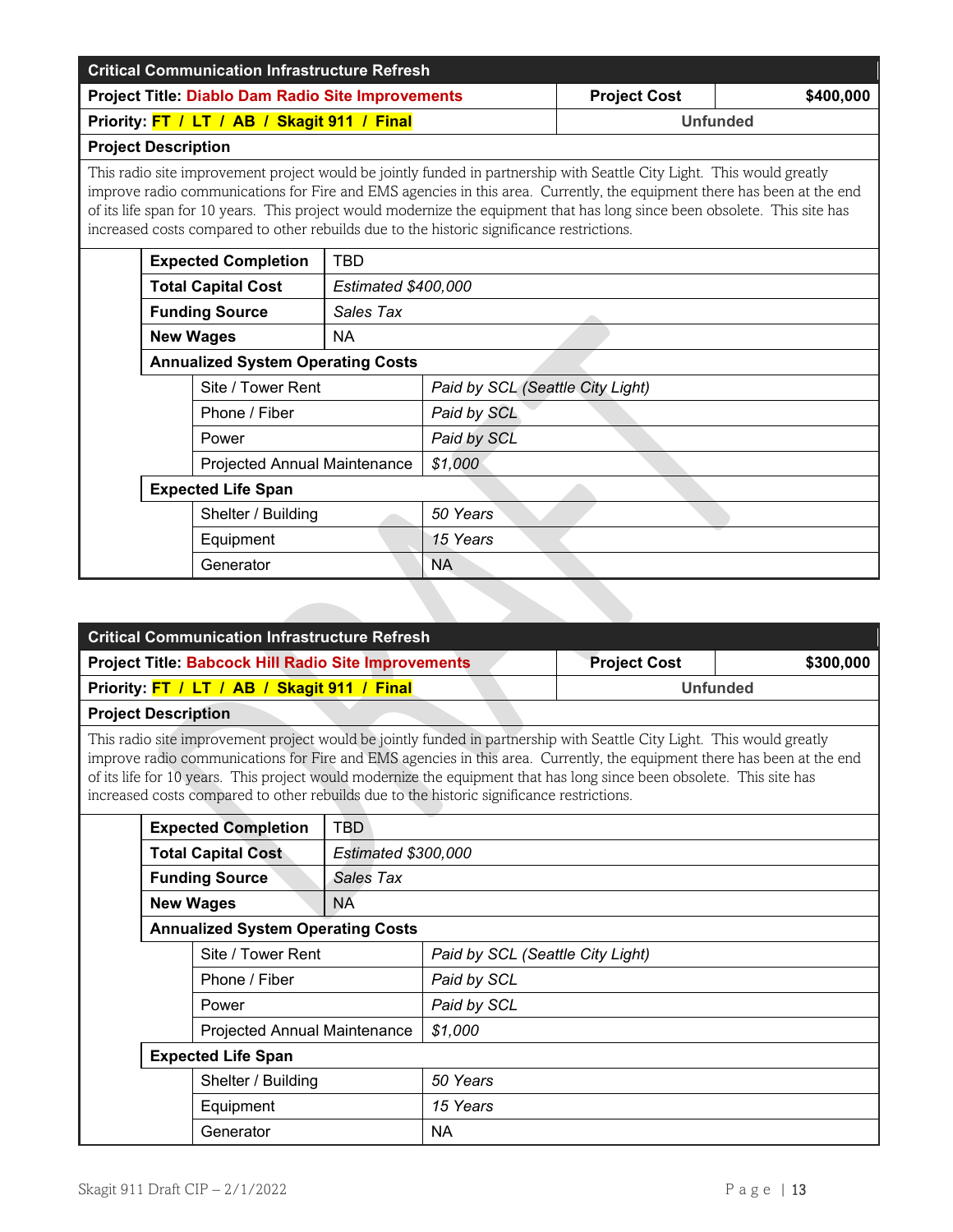| <b>Critical Technology and Services</b>                                                                                                                                                                                                                                                                                                                                                                                                                                                                                                                                                                                                                          |                                                              |                     |                             |  |                 |
|------------------------------------------------------------------------------------------------------------------------------------------------------------------------------------------------------------------------------------------------------------------------------------------------------------------------------------------------------------------------------------------------------------------------------------------------------------------------------------------------------------------------------------------------------------------------------------------------------------------------------------------------------------------|--------------------------------------------------------------|---------------------|-----------------------------|--|-----------------|
|                                                                                                                                                                                                                                                                                                                                                                                                                                                                                                                                                                                                                                                                  | Project Title: 911 System Video/Image Storage and Processing |                     |                             |  | \$600,000       |
|                                                                                                                                                                                                                                                                                                                                                                                                                                                                                                                                                                                                                                                                  | Priority: FT / LT / AB / Skagit 911 / Final                  |                     |                             |  | <b>Unfunded</b> |
|                                                                                                                                                                                                                                                                                                                                                                                                                                                                                                                                                                                                                                                                  | <b>Project Description</b>                                   |                     |                             |  |                 |
| New technologies for citizens to send video or photo images to 911 are approaching quickly. These attachments to 911<br>calls will come to Skagit 911 through the state ESinet, which carries all 911 traffic in Washington state. While there is<br>discussion at the state level on how to manage this, Skagit 911 must be prepared for the electronic processing and storage<br>of images, and proactive in setting aside funding to meet the requirements that will come with this program. An additional<br>full time Records Technician will be required to assist with the management of this program and meeting the Public Records<br>Act requirements. |                                                              |                     |                             |  |                 |
|                                                                                                                                                                                                                                                                                                                                                                                                                                                                                                                                                                                                                                                                  | <b>Expected Completion</b>                                   | <b>TBD</b>          |                             |  |                 |
|                                                                                                                                                                                                                                                                                                                                                                                                                                                                                                                                                                                                                                                                  | <b>Total Capital Cost</b>                                    | Estimated \$600,000 |                             |  |                 |
|                                                                                                                                                                                                                                                                                                                                                                                                                                                                                                                                                                                                                                                                  | <b>Funding Source</b>                                        |                     | Sales Tax and 911 Phone Tax |  |                 |
|                                                                                                                                                                                                                                                                                                                                                                                                                                                                                                                                                                                                                                                                  | <b>New Wages</b>                                             | \$80,000            |                             |  |                 |
|                                                                                                                                                                                                                                                                                                                                                                                                                                                                                                                                                                                                                                                                  | <b>Annualized System Operating Costs</b>                     |                     |                             |  |                 |
|                                                                                                                                                                                                                                                                                                                                                                                                                                                                                                                                                                                                                                                                  | Site / Tower Rent                                            |                     | <b>NA</b>                   |  |                 |
|                                                                                                                                                                                                                                                                                                                                                                                                                                                                                                                                                                                                                                                                  | Phone / Fiber                                                |                     | <b>NA</b>                   |  |                 |
|                                                                                                                                                                                                                                                                                                                                                                                                                                                                                                                                                                                                                                                                  | Power                                                        |                     | <b>NA</b>                   |  |                 |
|                                                                                                                                                                                                                                                                                                                                                                                                                                                                                                                                                                                                                                                                  | Projected Annual Maintenance                                 |                     | <b>TBD</b>                  |  |                 |
|                                                                                                                                                                                                                                                                                                                                                                                                                                                                                                                                                                                                                                                                  | <b>Expected Life Span</b>                                    |                     |                             |  |                 |
|                                                                                                                                                                                                                                                                                                                                                                                                                                                                                                                                                                                                                                                                  | Shelter / Building                                           |                     | <b>NA</b>                   |  |                 |
|                                                                                                                                                                                                                                                                                                                                                                                                                                                                                                                                                                                                                                                                  | Equipment                                                    |                     | <b>TBD</b>                  |  |                 |
|                                                                                                                                                                                                                                                                                                                                                                                                                                                                                                                                                                                                                                                                  | Generator                                                    |                     | <b>NA</b>                   |  |                 |
|                                                                                                                                                                                                                                                                                                                                                                                                                                                                                                                                                                                                                                                                  |                                                              |                     |                             |  |                 |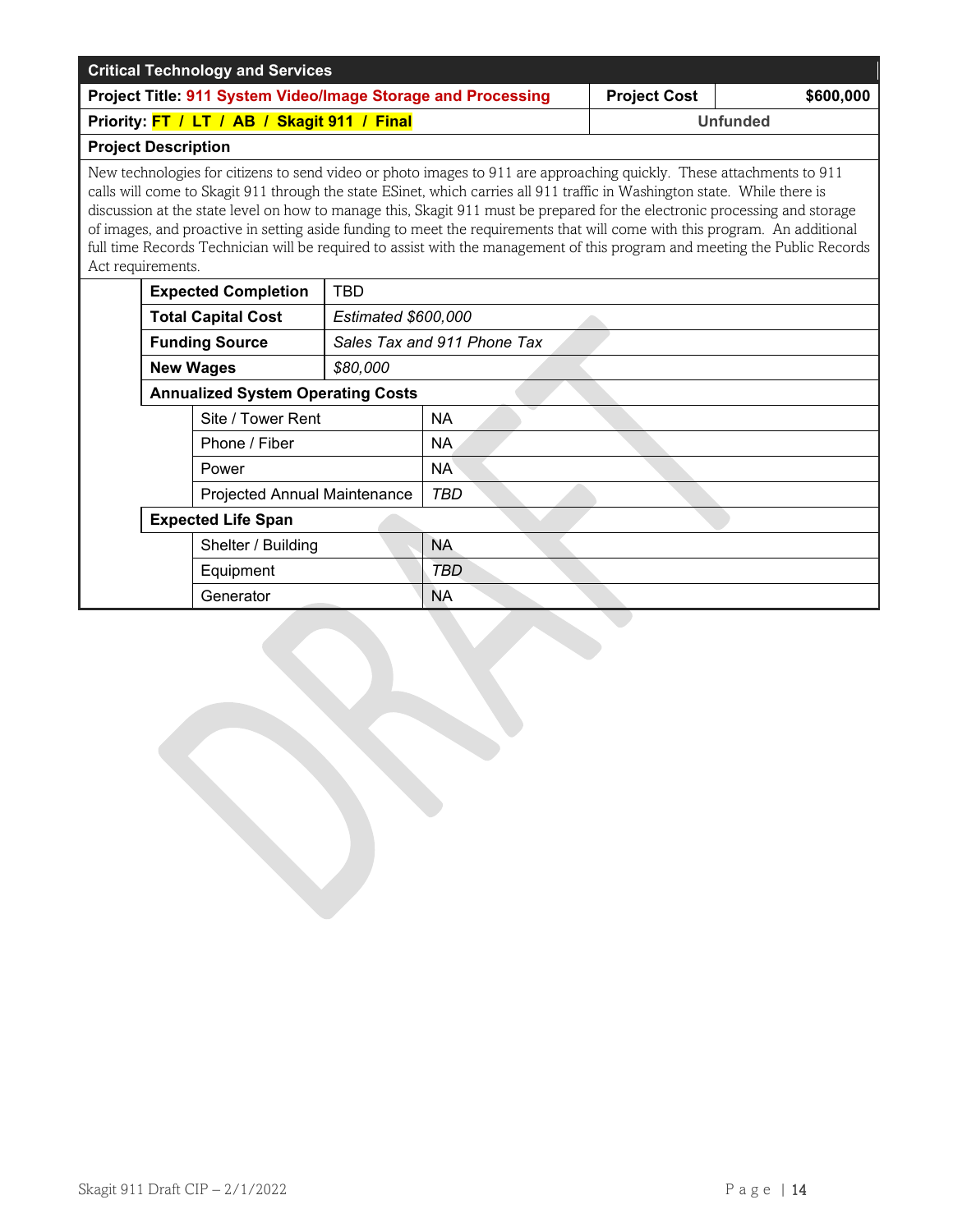| <b>Critical Technology and Services</b>                                                                                                                                                                                                                                                                                                                                                                                                                                                                                                                  |            |                                     |                     |           |  |  |
|----------------------------------------------------------------------------------------------------------------------------------------------------------------------------------------------------------------------------------------------------------------------------------------------------------------------------------------------------------------------------------------------------------------------------------------------------------------------------------------------------------------------------------------------------------|------------|-------------------------------------|---------------------|-----------|--|--|
| <b>Project Title: Advanced Cyber Security Monitoring (Contract)</b>                                                                                                                                                                                                                                                                                                                                                                                                                                                                                      |            |                                     | <b>Project Cost</b> | \$125,000 |  |  |
| Priority: FT / LT / AB / Skagit 911 / Final                                                                                                                                                                                                                                                                                                                                                                                                                                                                                                              |            | <b>Unfunded</b>                     |                     |           |  |  |
| <b>Project Description</b>                                                                                                                                                                                                                                                                                                                                                                                                                                                                                                                               |            |                                     |                     |           |  |  |
| Skagit 911 currently has two IT experts managing Skagit 911's entire network and cyber security as a tertiary responsibility.<br>While Skagit 911 has been successful in protecting its systems from cyber-attacks, these malicious attacks are becoming<br>more common and sophisticated. The system is not monitored 24/7 due to staffing and space limitations. Skagit 911<br>proposes contracting with a cyber security company to monitor all mission critical networks 24/7, 365 days per year and<br>provide an immediate response to any attack. |            |                                     |                     |           |  |  |
| <b>Expected Completion</b>                                                                                                                                                                                                                                                                                                                                                                                                                                                                                                                               | <b>TBD</b> |                                     |                     |           |  |  |
| <b>Total Capital Cost</b>                                                                                                                                                                                                                                                                                                                                                                                                                                                                                                                                |            | Estimated \$125,000 Annually        |                     |           |  |  |
| <b>Funding Source</b>                                                                                                                                                                                                                                                                                                                                                                                                                                                                                                                                    |            | Sales Tax, 911 Phone Tax, User Fees |                     |           |  |  |
| <b>New Wages</b><br><b>NA</b>                                                                                                                                                                                                                                                                                                                                                                                                                                                                                                                            |            |                                     |                     |           |  |  |
| <b>Annualized System Operating Costs</b>                                                                                                                                                                                                                                                                                                                                                                                                                                                                                                                 |            |                                     |                     |           |  |  |
| Site / Tower Rent                                                                                                                                                                                                                                                                                                                                                                                                                                                                                                                                        |            | <b>NA</b>                           |                     |           |  |  |
| Phone / Fiber                                                                                                                                                                                                                                                                                                                                                                                                                                                                                                                                            |            | <b>NA</b>                           |                     |           |  |  |
| Power                                                                                                                                                                                                                                                                                                                                                                                                                                                                                                                                                    |            | <b>NA</b>                           |                     |           |  |  |
| Projected Annual Maintenance                                                                                                                                                                                                                                                                                                                                                                                                                                                                                                                             |            | <b>NA</b>                           |                     |           |  |  |
| <b>Expected Life Span</b>                                                                                                                                                                                                                                                                                                                                                                                                                                                                                                                                |            |                                     |                     |           |  |  |
| Shelter / Building                                                                                                                                                                                                                                                                                                                                                                                                                                                                                                                                       |            | <b>NA</b>                           |                     |           |  |  |
| Equipment                                                                                                                                                                                                                                                                                                                                                                                                                                                                                                                                                |            | <b>NA</b>                           |                     |           |  |  |
| Generator                                                                                                                                                                                                                                                                                                                                                                                                                                                                                                                                                |            | NA.                                 |                     |           |  |  |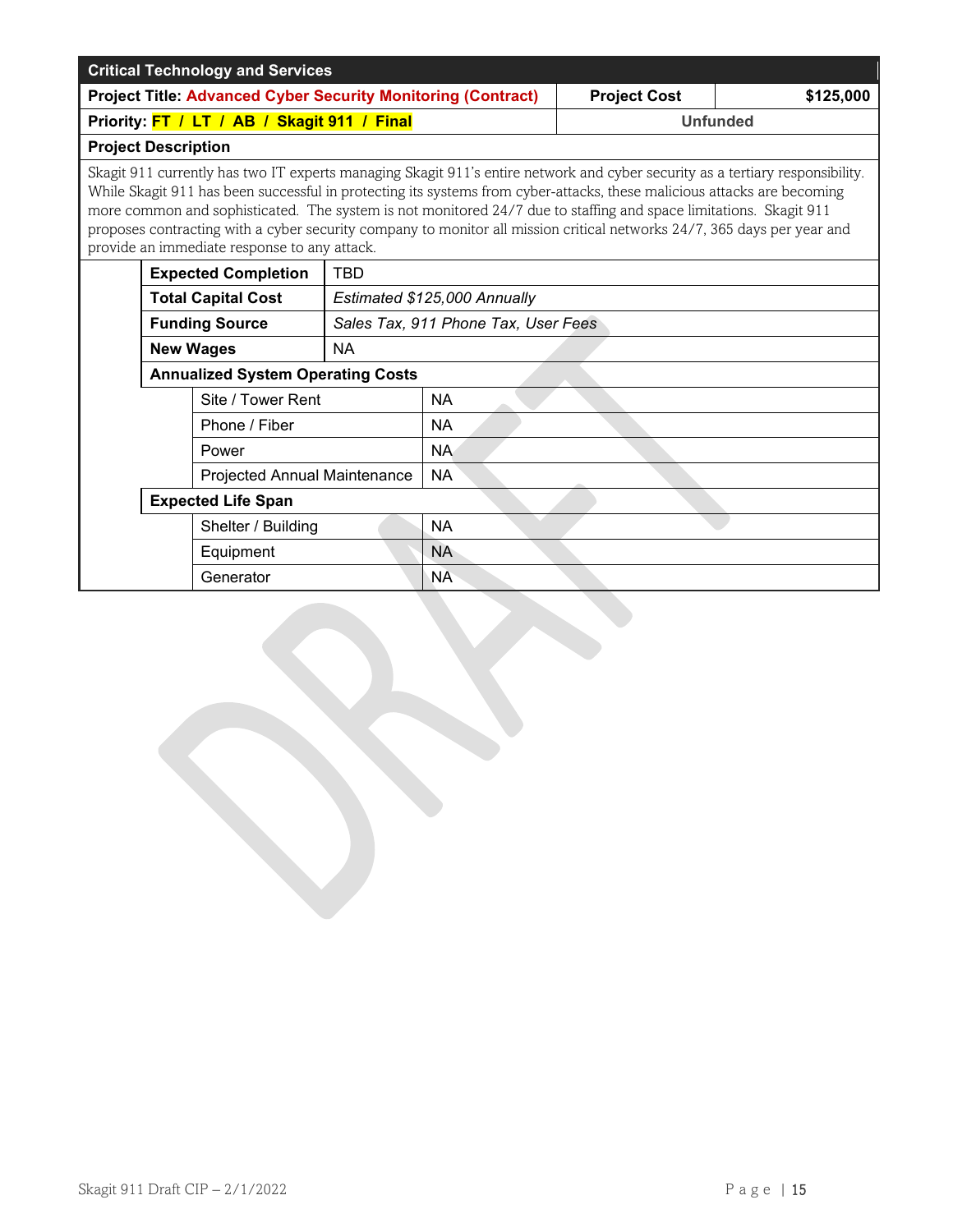# **CARRYOVER PROJECTS FROM THE 2015-2021 CAPITAL IMPROVEMENT PLAN**

*The information below is directly taken from the 2015-2021 Capital Improvement Plan created in 2015. Additional notes and status updates will be written below each project.*

| <b>Critical Communications Infrastructure</b>                                                     |         |  |                |                    |                        |
|---------------------------------------------------------------------------------------------------|---------|--|----------------|--------------------|------------------------|
| <b>Project Title: LE 1 System Radio Replacement</b>                                               |         |  | <b>FY Cost</b> | \$0                |                        |
| <b>Priority:</b>                                                                                  |         |  |                | 2020               |                        |
| <b>Project Description</b>                                                                        |         |  |                |                    |                        |
| This project replaces the obsolete Quantar radios with GTR8000 radios at Little, Lyman, and Erie. |         |  |                |                    |                        |
| <b>Expected Completion</b>                                                                        |         |  |                | <b>FY Complete</b> | 2020                   |
| <b>Total Capital Cost</b>                                                                         |         |  |                |                    | \$63,500               |
| <b>Total Annualized Operating Costs</b>                                                           |         |  |                |                    | \$1,000                |
| Site/Tower Rent                                                                                   | N/A     |  |                |                    |                        |
| Phone/Fiber                                                                                       | N/A     |  |                |                    |                        |
| Power                                                                                             | N/A     |  |                |                    |                        |
| <b>Projected Annual Maint</b>                                                                     | \$1,000 |  |                |                    |                        |
| <b>Funding Source</b>                                                                             |         |  |                |                    | <b>Agency Specific</b> |
| <b>Expected Life Span</b>                                                                         |         |  |                |                    | <b>YEARS</b>           |
| Shelter                                                                                           |         |  | N/A            |                    |                        |
| Equipment                                                                                         |         |  |                | 15                 |                        |
| Generator                                                                                         |         |  | N/A            |                    |                        |

Status Update: This project's funding was approved in December of 2021 as Project 2021-15. This project is currently ongoing with an estimated end date of 2023. This projected is funded through a financing agreement with Motorola.

LE 2 and Fire TAC 9 also need hardware replacement and are included in the 2021-15 project.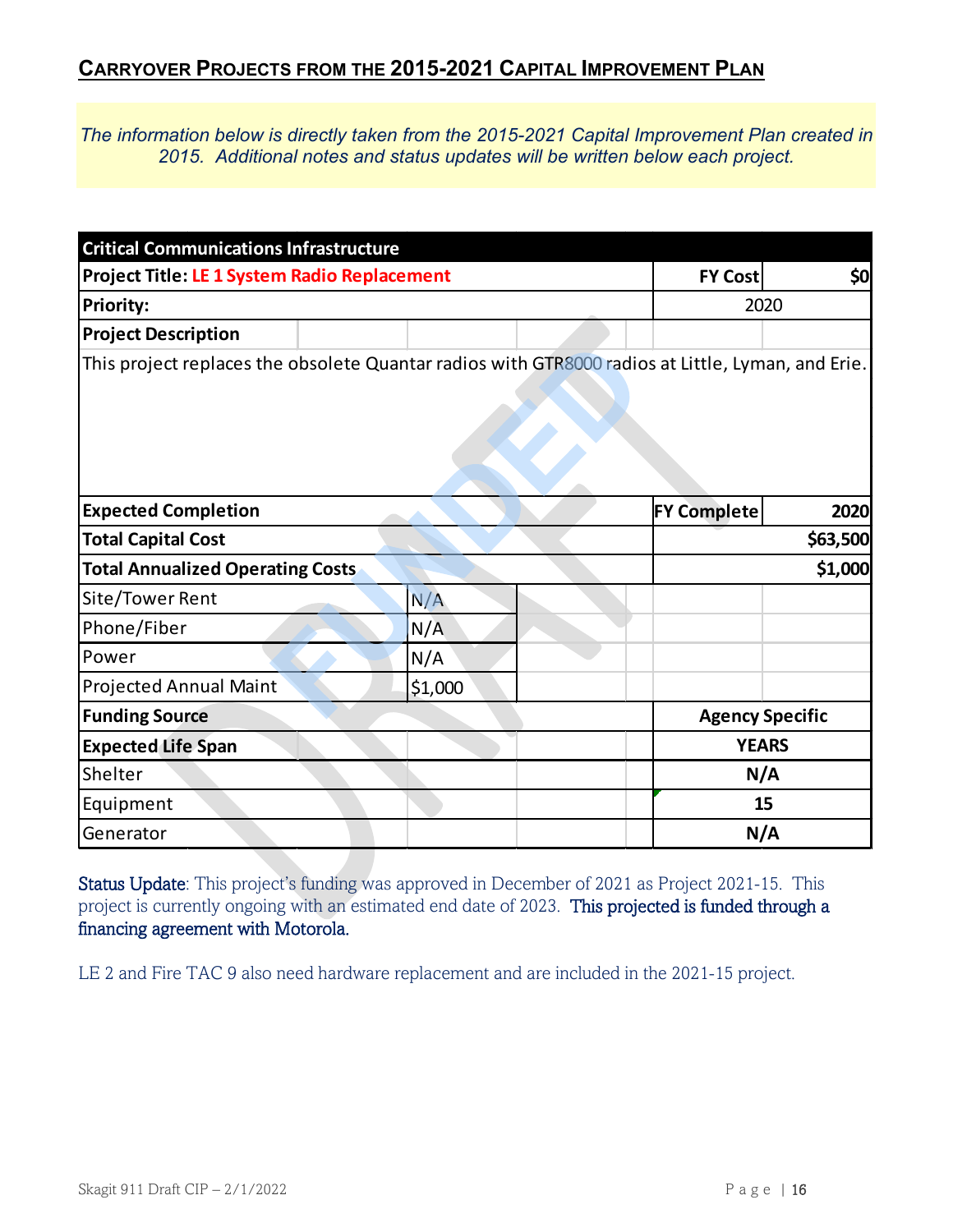| <b>Skagit 911 Technology Refreshment</b>                                                     |                                                                                           |       |                |                    |                     |  |  |
|----------------------------------------------------------------------------------------------|-------------------------------------------------------------------------------------------|-------|----------------|--------------------|---------------------|--|--|
| <b>Project Title: Site Security/Critical Systems Monitoring</b>                              |                                                                                           |       | <b>FY Cost</b> | \$0                |                     |  |  |
| <b>Priority:</b>                                                                             |                                                                                           |       |                | <b>TBD</b>         |                     |  |  |
| <b>Project Description</b>                                                                   |                                                                                           |       |                |                    |                     |  |  |
| Builds a system capable of monitoring the entire radio and computer network systems. This    |                                                                                           |       |                |                    |                     |  |  |
| system would include surveillance cameras at Skagit 911. Project Benefits: This system would |                                                                                           |       |                |                    |                     |  |  |
| provide real-time intelligence on systems health and status allowing us to make repairs or   |                                                                                           |       |                |                    |                     |  |  |
|                                                                                              | operational changes before issues affect field personnel. This system would automatically |       |                |                    |                     |  |  |
| page technical services personnel when issues arise.                                         |                                                                                           |       |                |                    |                     |  |  |
| <b>Expected Completion</b>                                                                   |                                                                                           |       |                | <b>FY Complete</b> | 2018                |  |  |
| <b>Total Capital Cost</b>                                                                    |                                                                                           |       |                |                    | \$80,000            |  |  |
| <b>Total Annualized Operating Costs</b>                                                      |                                                                                           |       |                |                    | \$500               |  |  |
| Site/Tower Rent                                                                              |                                                                                           | N/A   |                |                    |                     |  |  |
| Phone/Fiber                                                                                  |                                                                                           | N/A   |                |                    |                     |  |  |
| Power                                                                                        |                                                                                           | N/A   |                |                    |                     |  |  |
| <b>Projected Annual Maint</b>                                                                |                                                                                           | \$500 |                |                    |                     |  |  |
| <b>Funding Source</b>                                                                        |                                                                                           |       |                |                    | <b>Undetermined</b> |  |  |
| <b>Expected Life Span</b>                                                                    |                                                                                           |       | <b>YEARS</b>   |                    |                     |  |  |
| Shelter                                                                                      |                                                                                           |       |                | N/A                |                     |  |  |
| Equipment                                                                                    |                                                                                           |       |                | $10 - 15$          |                     |  |  |
| Generator                                                                                    |                                                                                           |       |                | N/A                |                     |  |  |

Status Update: This project's funding was approved in December of 2021 as Project 2021-15. This project is currently ongoing with an estimated end date of 2023. This projected is funded through a financing agreement with Motorola.